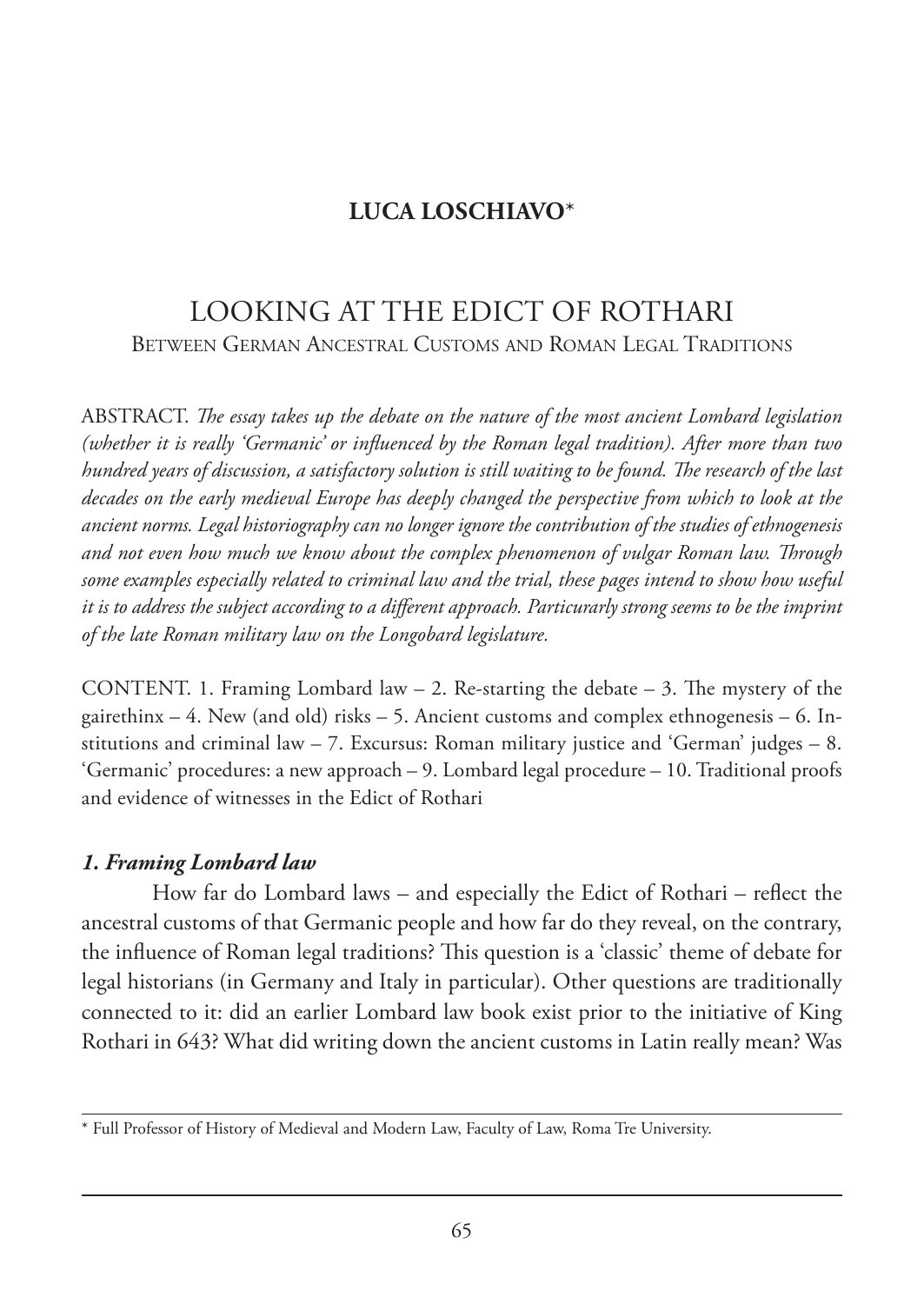the Edict of Rothari a 'personal' law code (*i.e.*, for Lombards only) or was it thought of as a 'territorial' one? After more than two hundred years of discussion a satisfactory solution is still waiting to be found. This is certainly not the place to go over the whole series of contributions of scholars who have taken part in this long debate. It is however necessary briefly to remind ourselves of the principal efforts in the past to answer such questions.

First, there were the German scholars who – during the nineteenth century – began to study the Lombard heritage. It was precisely at this time, at the end of a long process, that the modern German state was being formed: these scholars were seeking the original roots of the common juridical culture of that state. They felt it was their duty to provide a historical foundation for the construction of a new, national, German law. In their opinion, such common roots could be found in the Middle Ages. In particular, they thought that they would be able to recognize what they called an *urgermanisches Gemeinrecht* in Salian law (the *Pactus legis Salicae*) and in Lombard legislation.<sup>1</sup> So German scholars looked at Lombard law with the idea that it reflected (perhaps better than the Salian *Pactus* itself) the *incunabula* of ancestral German law (immediately arguing amongst themselves whether or not the Lombards belonged to the east or west group).2 With as much erudition as imagination, they involved themselves in studying Lombard norms. It is no surprise that they were not at all interested in words or concepts taken from Roman law. Such an approach was reinforced by the flattering judgment of

<sup>1</sup> See G. GAUDIAN, 'Gemeindeuthsches Recht im Mittelalter?', *Ius Commune* 2 (1969), pp. 33-42, and now the volume of L. F. SHÄFER, *Juristische Germanistik. Eine Geschichte der Wissenschaft vom einheimischen Privatrechts* (Frankfurt a. M., 2008).

<sup>2</sup> It will be sufficient to remember here scholars like M. A. v. BETHMANN-HOLLWEG, in *Der Civilprozeß des gemeinen Rechts in geschichtlicher Entwicklung* IV.1 (Bonn 1868 [= Aalen, 1959]), pp. 293-294, especially p. 296: "*Die Langobarden mehr von ihrer ursprünglichen Verfassung und Sitte als die genannten Völker* [Vandals, Burgundians, Goths] *in die neue Wohnsitze mitbrachten*;" J. FICKER, 'Das langobardische Recht und die skandinavischen Rechte', *Mitteilungen des Instituts für österreichische Geschichtsforschung* 22 (1901), pp. 1-50); and above all H. BRUNNER, in *Deutsche Rechtsgeschichte* I (Leipzig 19062), pp. 529-538. Earlier literature can be found in A. SOLMI, 'Diritto longobardo e diritto nordico', *Archivio Giuridico* 61 (1898), pp. 509-510. More recently, the prevailingly Nordic character (be it Scandinavian or Saxon) of Lombard law has been defended by M. SCOVAZZI, *Le origini del diritto germanico* (1957, now in Id., *Scritti di storia del diritto germanico* I, Milan 1975), pp. 57-60; F. BAYERLE, *Leges langobardorum. Einleitung*, (Germanenrechte, N. F., Witzenhausen 1962), pp. 11-12 and H. CONRAD, *Deutsche Rechtsgeschichte. I. Frühzeit und Mittelalter* (Karlsruhe 19622 ), p. 65.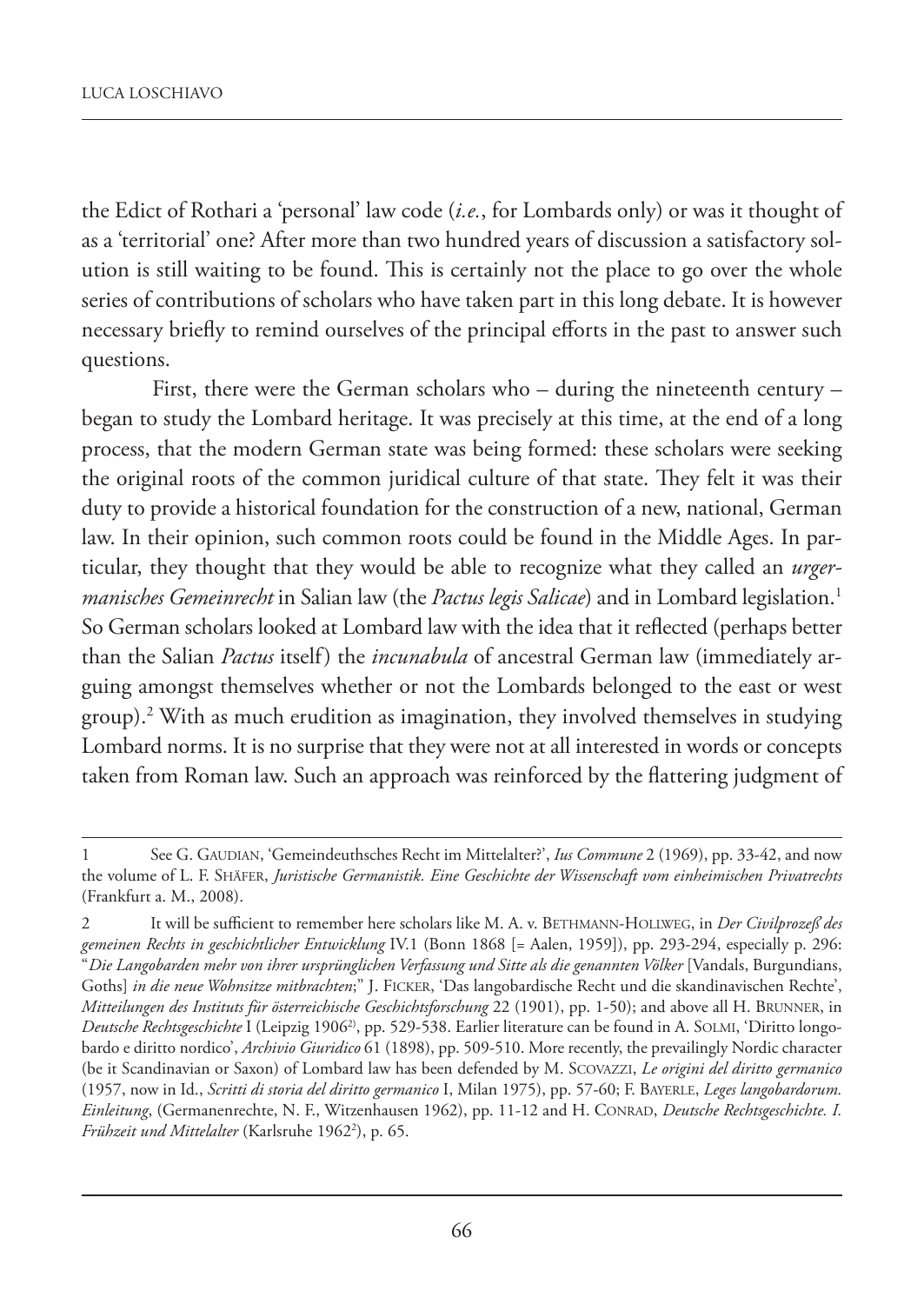an 'authority' like that of Heinrich Brunner who recognized in the Edict of Rothari the implementation of a clearly designed project with remarkable juridical consciousness.<sup>3</sup> This way, ideas about the authentic 'German' substance of the Edict became embedded in the historiography of the subject. They appear for example in text-books of the period 1950-1970, such as those of Conrad in Germany and Calasso or Astuti in Italy.4

The nineteenth century was not yet over when Italian scholars too began debating the question about how closely or not Lombard laws followed 'German' models.<sup>5</sup> However the approach to the problem was a quite different one. Italian scholars were also not free from a certain spirit of nationalism, but – as opposed to their German colleagues – they had as main goal the identification of the so-called 'sources' of the Lombard Edicts. Apart from a noteworthy exception about which more will be said later, most of them concentrated on recognizing what in Lombard laws was taken from the Roman juridical tradition. In practice, they assumed that it was their duty to demonstrate how the barbarians – although the winners – at the moment of giving themselves a legal system (albeit primitive) had to accept models of the 'beaten but superior' Latin civilization. We may take as an example an essay by Nino Tamassia, who in 1889, with infinite patience and every sort of textual comparison, tried to show how most of the chapters of the Edict of Rothari were composed by selecting terms, phrases and concepts from at least three great juridical traditions: Roman (both from pre-Justinianic law and from the *Corpus Iuris Civilis*); Gothic (that is both the Visigoths and the Ostrogoths) and finally ecclesiastical.<sup>6</sup>

Tamassia's essay developed ideas previously raised by Nani (1877) and Del Giu-

<sup>3</sup> BRUNNER, *Deutsche Rechtsgeschichte* (n. 2), p. 531.

<sup>4</sup> CONRAD (n. 2) p. 65; F. CALASSO, *Medio Evo del diritto* (Milan 1954), for example p. 108; G. Astuti, *Lezioni di storia del diritto italiano. Le fonti* (Padova 1953 [repr. with *addenda*1968], pp. 86-103; 'Spirito del diritto longobardo: il processo ordalico' (1973), now in Id., *Tradizione romanistica e civiltà giuridica europea* I (Roma 1984), pp. 83-104.

<sup>5</sup> Note C. NANI, *Studi del diritto longobardo. I. Le fonti del diritto longobardo* (Turin 1877); and P. DEL GIU-DICE, 'Le tracce di diritto romano nelle leggi longobarde' (1885-7), in Id., *Studi di storia e diritto* (Milan 1889), pp. 362-470.

<sup>6</sup> N. TAMASSIA, 'Le fonti dell'Editto di Rotari' (1889), in Id., *Scritti di storia giuridica* II (Padua 1967), pp. 181-260, especially p. 185.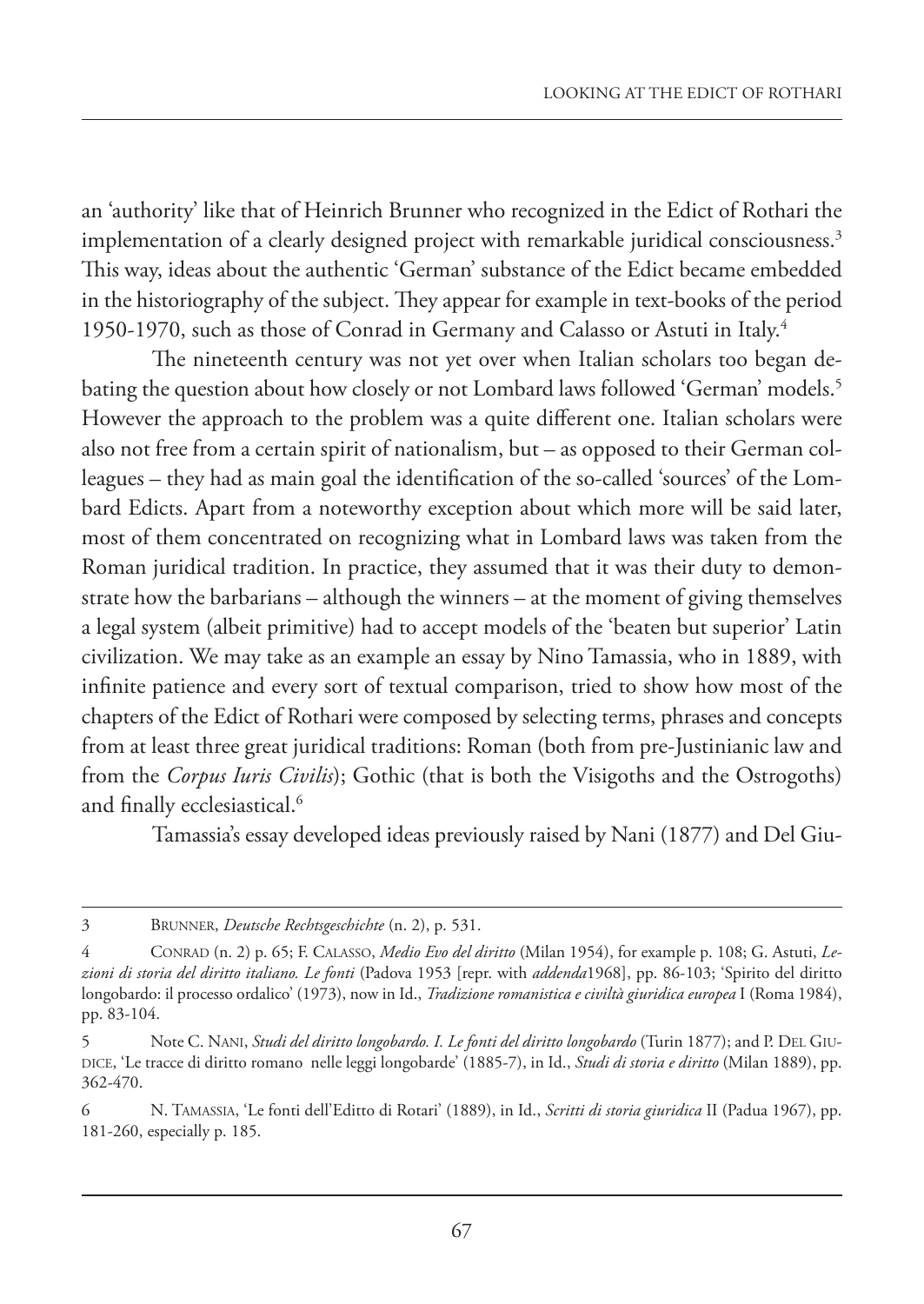dice  $(1886-7)$ , $^7$  and in the years to come, it was followed by a series of successors up to the end of the 1960s: von Halban, Giardina, Besta, Vismara, Cavanna, Paradisi.<sup>8</sup>

Different and quite exceptional, even unique, was the approach to Rothari's legislation by Gian Piero Bognetti. For more than thirty years (1931-1963) he investigated the world of the Lombard people, deeply convinced of the need to study the Lombard question as a whole. His work is today collected in four thick volumes devoted to the Lombard period.9 In his opinion, normative items – such as the *Edicta* – can be understood only by considering Lombard history and civilization in all their complexity. Bognetti underlined the importance of their settlement in the Pannonian region at the beginning of the sixth century in the foundation and development of Lombard civilization. During those decades, the Lombards came repeatedly into contact with Byzantium, by becoming *milites foederati*. Lombard institutions – to start with one of the most typical of them, the *fara* – would thus be adapted on a Byzantine military model. Over and above purely formal similarities, however, the most significant loan from Roman law was the adoption of Roman military models, which influenced many areas or aspects of Lombard public law. Rules regulating relations between private citizens, on the contrary, reflected rather traditional Germanic customs.

#### *2. Re-starting the debate*

Apart from Bognetti (to whom we shall return), both the 'Germanistic' and the 'Romanistic' approaches leave us unsatisfied. In fact, looking at the first, it cannot be

<sup>7</sup> See n. 5 above.

<sup>8</sup> A. VON HALBAN, *Das römische Recht in den germanischen Volksstaaten* II (Breslau 1901), pp. 74-80; C. GIARDINA, 'L'Editto di Rotari e la codificazione di Giustiniano' (1937), now in Id., *Storia del diritto* I (Palermo 1963) pp. 9-61; E. BESTA, 'Le fonti dell'Editto di Rotari', in *Atti del I Congresso internazionale di studi longobardi* (1951) (Spoleto 1953), pp. 51-59; G. VISMARA, 'Cristianesimo e legislazioni germaniche. Leggi longobarde, alamanne e bavare' (1967), now in Id., *Scritti di storia giuridica* I (Milan 1987) pp. 451-511; A. CAVANNA, 'Nuovi problemi intorno alle fonti dell'Editto di Rotari' (1968), now in Id., *Scritti (1968-2002)* I (Napoli 2007), pp. 3- 110; B. PARADISI, 'Il prologo e l'epilogo dell'Editto di Rotari' (1968), now in Id., *Studi sul medioevo giuridico* I (Roma 1987), pp. 189-220.

<sup>9</sup> G. P. BOGNETTI, *L'età longobarda* I-IV (Milan 1966-8); for a thoughtful recent reconsideration of the figure and the work of Bognetti, see P. DELOGU, "Giampiero Bognetti, storico della civiltà", in Id., *Le origini del medioevo. Studi sul settimo secolo* (Roma 2010), pp. 365-381.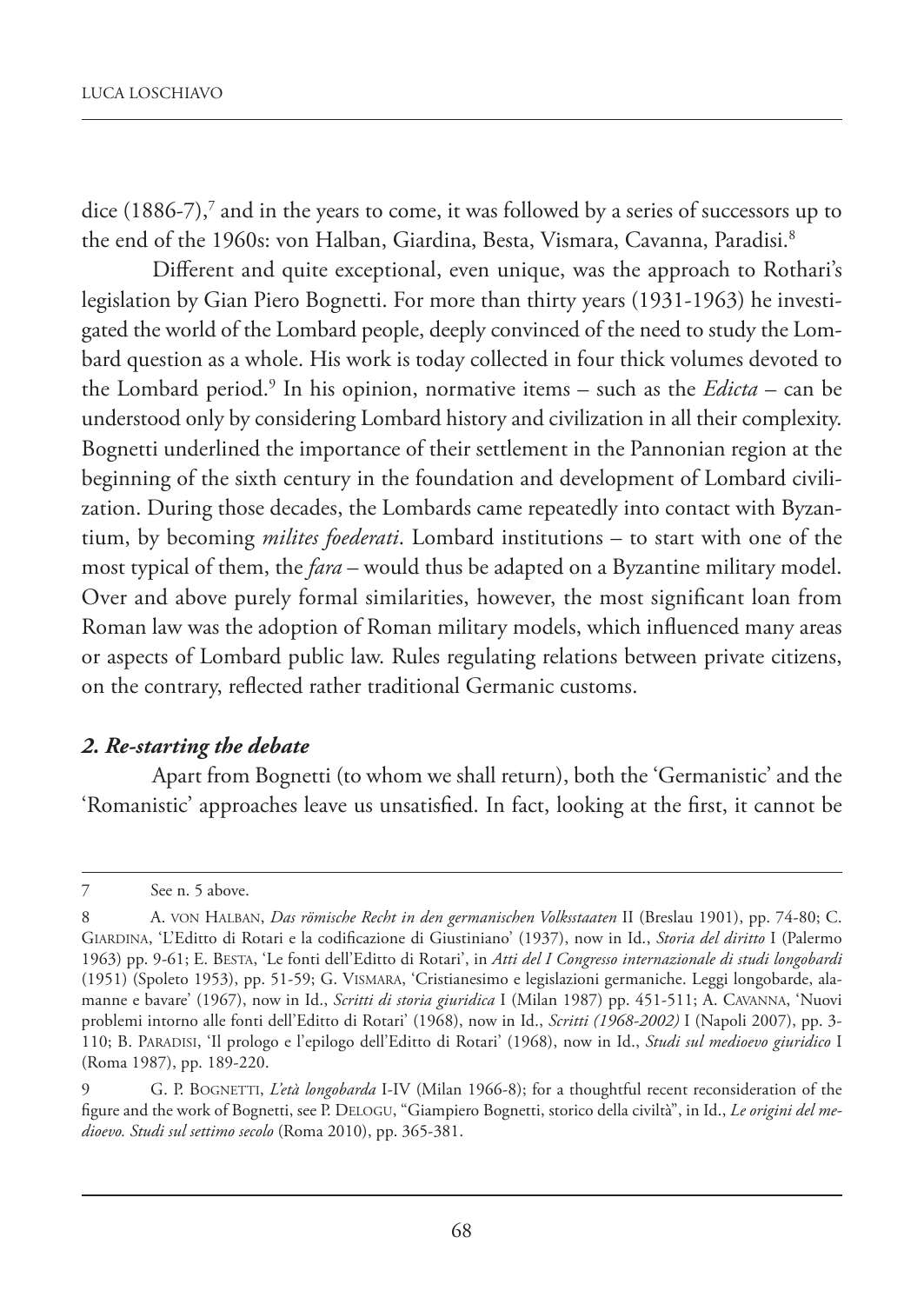denied that the development of modern fields of research (archaeology, anthropology, ethnography, etc.) has in recent decades demolished a large part of the basis on which those scholars depended. Today, we know that the supposed original unity of the Germanic tribes never existed. We know that the migration processes of barbarian peoples almost always consisted of the transfer of tribal groups held together by a temporary common interest, but not necessarily with any shared ethnicity. We also know that the relationship between barbarian peoples and the Roman world into which they moved into was not normally a conflictual one. On the contrary, there was a very fluid situation with continuous opportunities for experiencing new and different forms of coexistence.10 Consequently, many earlier certainties are now disputed.

On the other hand, if we consider the studies which concentrated on searching for the sources of each of the Edict's chapters, they leave us dissatisfied too. Although based on the solid ground of textual criticism, such works only tell us about 'formal' or 'external' aspects of the Edict. They lack, in other words, any effort to reach the core of the problem, which remains the understanding of the formation of a new civilization.

Anyway, earlier German and Italian historiography present the same fallacious starting point: Lombard law was studied in the misleading framework of a 'collapse of civilization.' Such a perspective conditioned the whole debate, quite apart from the ideological influences which created an intellectual barrier between the two groups of scholars. It is probably not by chance that interest in our theme has diminished since the end of the Second World War, even though no generally accepted conclusion has been reached.11 In Italy, at least, questions about German or Roman prevalence in Lombard legislation seem today to have been abandoned by legal historians and become in practice a field for 'pure' historians.

But in recent years, quite unexpectedly, the debate has been re-opened, the 'det-

<sup>10</sup> See, especially, W. POHL (ed.), *Kingdoms of the Empire. The Integration of Barbarians in Late Antiquity*; and H. W. GOETZ *et al.* (eds), *Regna and Gentes. The Relationship between Late Antique and Early Medieval Peoples and Kingdoms in the Transformation of the Roman World*, both in the series 'The Transformation of the Roman World', nos. 1 and 13 (Leiden & Boston 1997 and 2003); and the essays now collected in W. POHL, *Le origini etniche dell'Europa* (Rome 2000) (especially on Lombards, essays 6 and 8).

<sup>11</sup> So CAVANNA (n. 8), p. 16.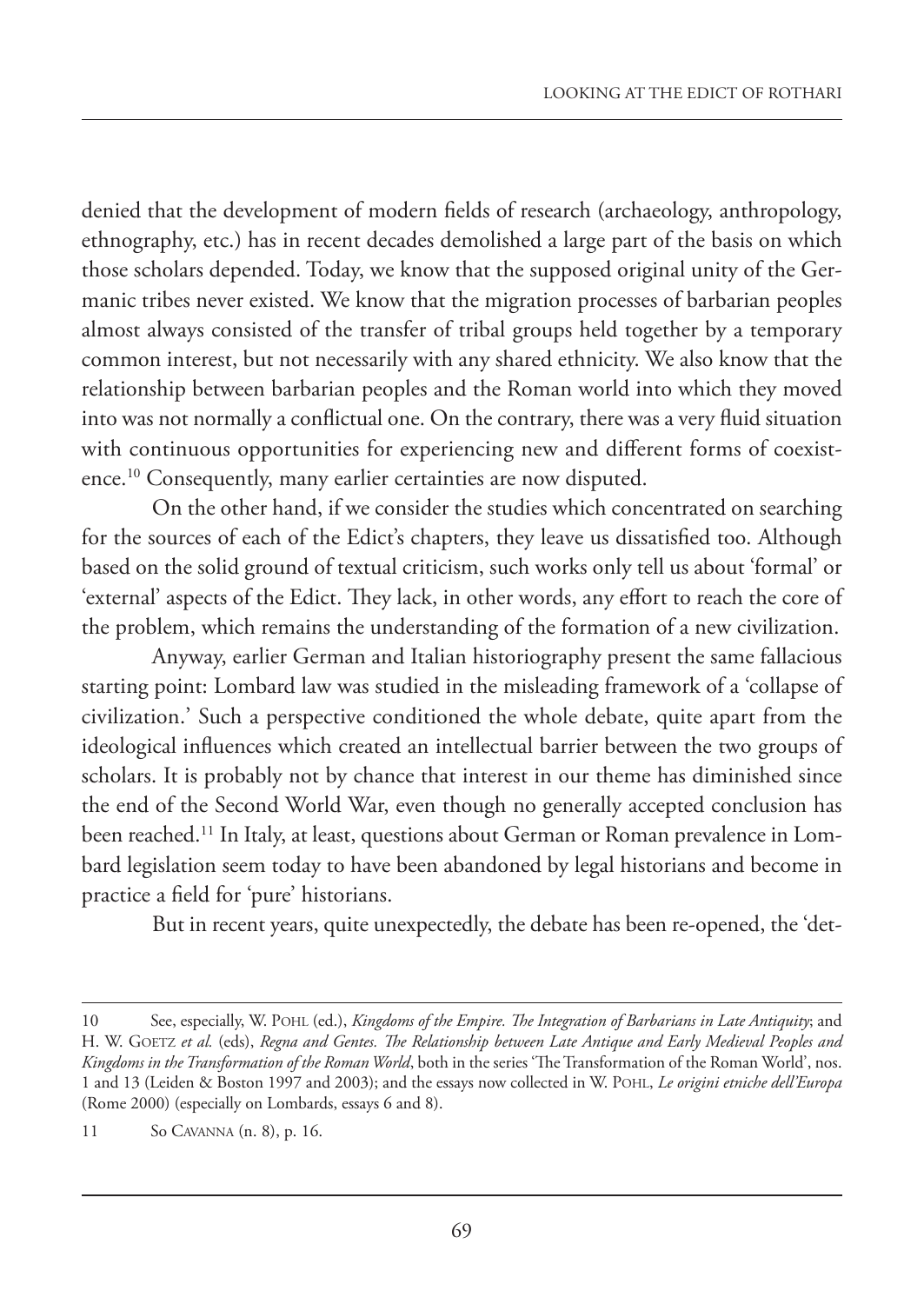onator' being the publishing, during the 90s of the last century, of important works by Ennio Cortese and by Maurizio Lupoi. Both these scholars have tried to put the whole question in new terms, transferring their attention from the mere textual datum to the problem of juridical relationships.

In a number of recent works,<sup>12</sup> Cortese, picking up an earlier, detailed and still important study, $13$  has repeated his criticism of a too simple opposition between a Romanistic and a Germanistic vision, as also of research which concentrates exclusively on recognizing normative (or purely linguistic) loans in chapters of the Edict of Rothari. Much more interesting to him are the wide perspectives opened up by discovering – through the primitive formulations contained in the Edict – Vulgar Roman practices widespread in both the eastern and the western empire. Such practices must have provided the context in which the Lombards came to terms with the Roman empire and with its inhabitants. Cortese has reached that opinion by studying a number of legal forms generally believed to be genuinely Germanic. In contrast to Bognetti, he has paid particular attention to private law.

Lupoi, in his volume entitled *The Origins of the European Legal Order*, 14 paints a picture of the whole of the legal society of early medieval Europe. Drawing on his comparatist training and accepting the now well established research perspective of *The Transformation of the Roman world*, Lupoi has tried to identify the outlines of 'a common European legal system' over and above obvious regional or national specificities. Created after the collapse of late imperial Roman institutions, such a system would have served both old and new inhabitants of the Roman world.

In this context and despite the existence of other peoples who founded kingdoms, the Lombard experience, in the overall view of Lupoi, shows some peculiarities: the Lombard people imposed themselves in Italy outside the system of *hospitalitas* and

<sup>12</sup> 'Thinx, gairethinx, thingatio, thingare cum gaida et gisil. Divagazioni longobardistiche in tema di legislazione, manumissione dei servi, successioni volontarie' (1988); 'In margine alla ristampa di G. G. ARCHI, L'"Epitome Gai"' (1991); 'Il processo longobardo tra romanità e germanesimo' (1994), now all in Id., *Scritti* I (Spoleto 1999), and, above all, *Il diritto nella storia medievale* I (Rome 1995), pp. 125-172.

<sup>13</sup> E. CORTESE, 'Per la storia del mundio in Italia' (1955-6), now in Id., *Scritti* I (n. 12), pp. 3-154.

<sup>14</sup> English translation (Cambridge 2000), of the original *Alle radici del mondo giuridico europeo* (Rome 1994).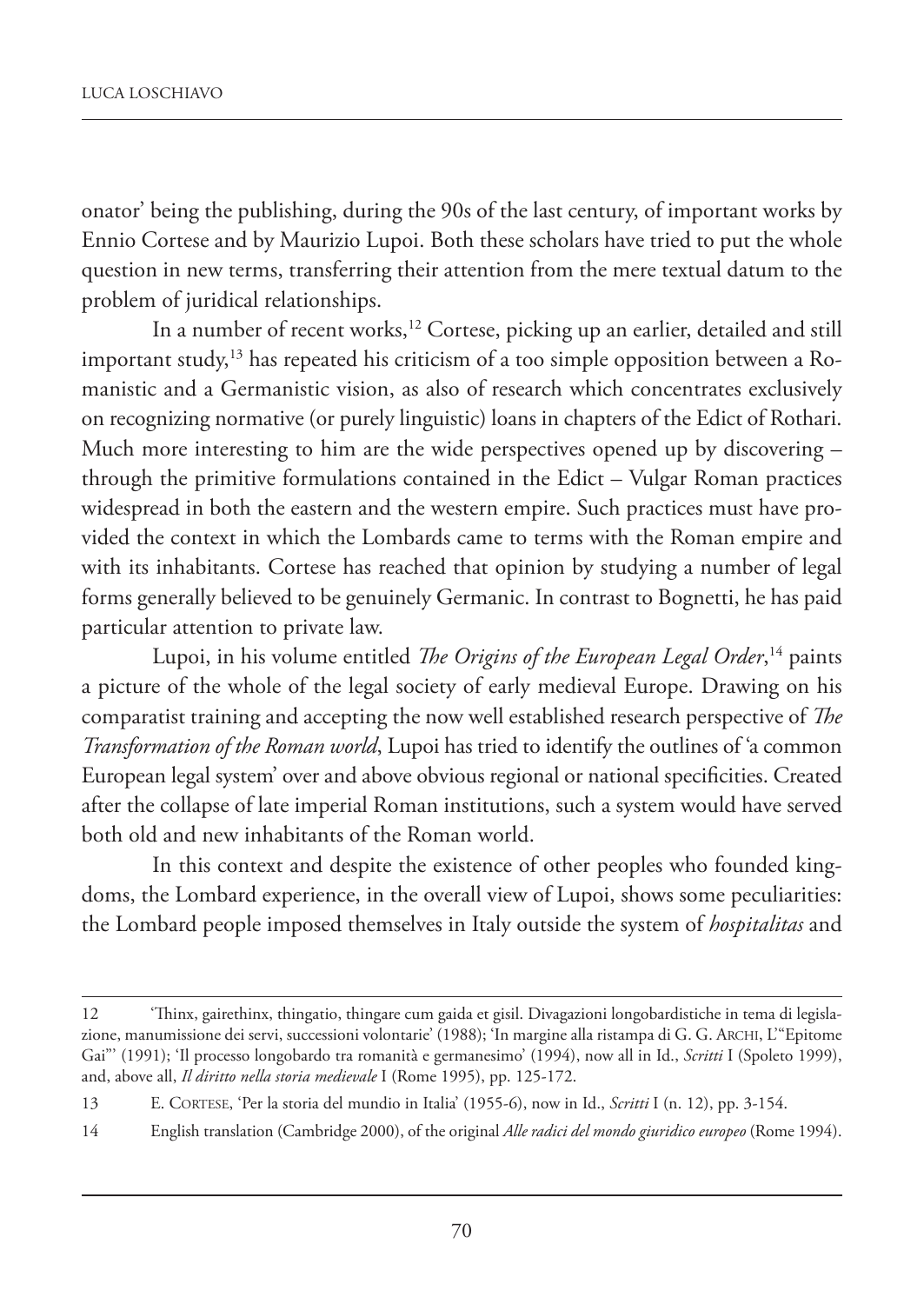maintained a position of outright rejection of Roman imperial models and the institutions of the Church. This rejection – as Lupoi nevertheless emphasizes – was however of Roman 'socio-political' models. On the other hand, the Lombard people had an open mind *vis-à-vis* the 'rules regulating Roman society' and some of the principles of Roman legal culture. In conclusion, there should be valid for the Lombard people also Lupoi's general idea that "'Germanic' law did not exist, but Roman law no longer existed either. What did exist was an oral culture which was moving towards writing, and a written culture that was moving towards orality" (p. 25).

As already mentioned, the interventions of Cortese and Lupoi have re-opened the debate. In particular, an answer as rapid as it is polemic has been given by some contemporary scholars of German law; with the declared intention of reacting against what he considered a radical, but not always justified, questioning of traditional views about the ancient Germanic world, Gerhard Dilcher has asked the following, provocative question:15 "did Germanic peoples have a law?," organizing a meeting among many of the most important scholars of the *leges barbarorum*. 16 Tracing the conclusions of that meeting, Dilcher clearly appreciates in general the scale of Lupoi's enterprise, and in particular the attention paid to the return to an oral culture, but does not accept the absolute denial of the existence of a German law. On the contrary, he rejects the thesis of Cortese on the role played by Vulgar Roman legal practice.

#### *3. The mystery of the gairethinx*

It is clearly not a coincidence that Dilcher chose the Lombard figure of the *gairethinx* as the theme for his paper at that meeting. It is indeed to the *gairethinx* that Cortese pays particular attention in his analysis of the Edict of Rothari.

<sup>15</sup> G. DILCHER, 'Leges – Gentes – Regna. Zur Rolle normativer Traditionen germanischer Völkerschaften bei der Ausbildung der mittelalterlichen Rechtskultur: Fragen und Problemen', in G. DILCHER & E.-M. DISTLER (edd.), *Leges – Gentes – Regna. Zur Rolle von Germanischen Rechtsgewohnheiten und lateinischer Schrifttradition bei der Ausbildung der frühmittelalterlichen Rechtskultur* (Berlin 2006), pp. 15-42, at p. 22. Note also the other contributions by Dilcher, and those by Jürgen Weitzel and Karol Modzelewski.

<sup>16</sup> The proceedings are now collected in the last mentioned volume. It is possible to recognize similar approaches in some of the papers of the earlier volume edited by J. WEITZEL, *Hoheitliches Strafen in der Spätantike und im frühen Mittelalter* (Cologne etc. 2002).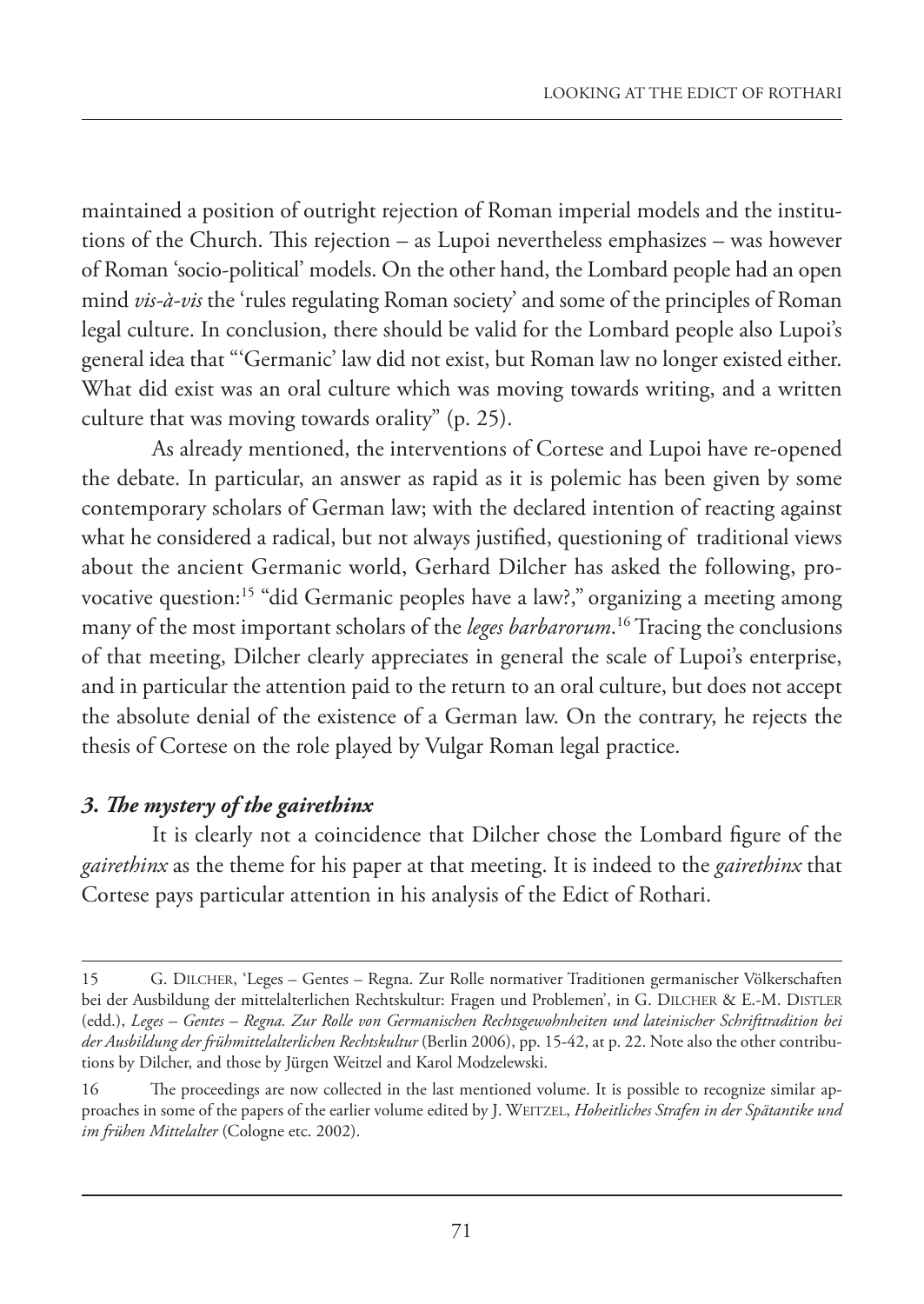The term occurs more than once. On the traditional view, it refers to the army as assembly, in the form described by Tacitus, as the location for decisions. According to Cortese, it means rather a 'formal act' used to ratify and confirm certain disposition acts.<sup>17</sup> It is also, according to Cortese, noteworthy that some Lombard procedures are similar to typical schemas of the ancient Roman *ius ciuile*. Thus in Roth. ch. 224 we read that an owner who wished definitively to discharge a freedman had to do so three times, after as many (fictitious) sales, in the presence of *gaidos* (probably witnesses) and *gisil* (a guarantor).18 The procedure seemed to him too similar to the three *mancipationes* in the presence of five witnesses and one *libripens*, prescribed by Gaius in emancipating a *filiusfamilias* (*Institutiones* I.132 and *Liber Gai* I.6.3-4), to be a simple coincidence. For Cortese, we obtain the same impression of the *gairethinx* as a Germanic mask of the Roman *mancipatio*, if we look at other chapters of the Edict where the *gairethinx* is mentioned.19 Once the same legislator proposes the equation *gairethinx id est donatio* (ch. 171).20 The problem is that a reference to the Roman *donatio* runs the risk of being misleading, since the classical *donatio* changed out of all recognition in the late Roman world. Rather, for Cortese, the passage is useful in directing our attention to the common elements that occur in every mention of the *gairethix* by Rothari. The involvement of a *gairethinx* was thus necessary in disposing of an inheritance in the absence of a son (Roth. chs. 171-4). It is, for Cortese, once more possible to recognize the *mancipatio* requested for a *testamentum per aes et libram* (and is it also possible to compare the Lombard *gisel* with the Roman *familiae emptor* of Gaius, *Inst.* II.103).

When, in a quite different contest, the king talks of having used a *gairethinx* to

<sup>17</sup> See, in particular, *Il diritto* (n. 12), pp. 137-142.

<sup>18</sup> De manumissionibus. *Si quis servum suum proprium aut ancillam suam liberos dimittere voluerit, sit licentia, qualiter ei placuerit. Nam qui fulcfree et a se extraneum, id est amund, facere voluerit, sic debit facere. Tradat eum prius in manu alteri homines liberi et per gairethinx ipsum confirmit; et ille secundus tradat in tertium in eodem modo, et tertius tradat in quartum. Et ipse quartus ducat in quadrubium et thingit in gadia et gisil, et sic dicat: de quattuor vias, ubi volueris ambulare, liberam habeas potestatem. Si sic factum fuerit, tunc erit amund, et ei manit certa libertas: postea nullam repetitionem patronus adversus ipsum aut filius eius habeat potestatem requirendi. …*

<sup>19</sup> So also CAVANNA (n. 8), pp. 100-103 on Roth. ch. 222.

<sup>20</sup> *Si quis se disperaverit … filius non possit habere, et res sua alii thingaverit, posteaque eum contegerit filius legitimus procreare: omne thinx, quod est donatio, quod prius fecerat rumpatur …* .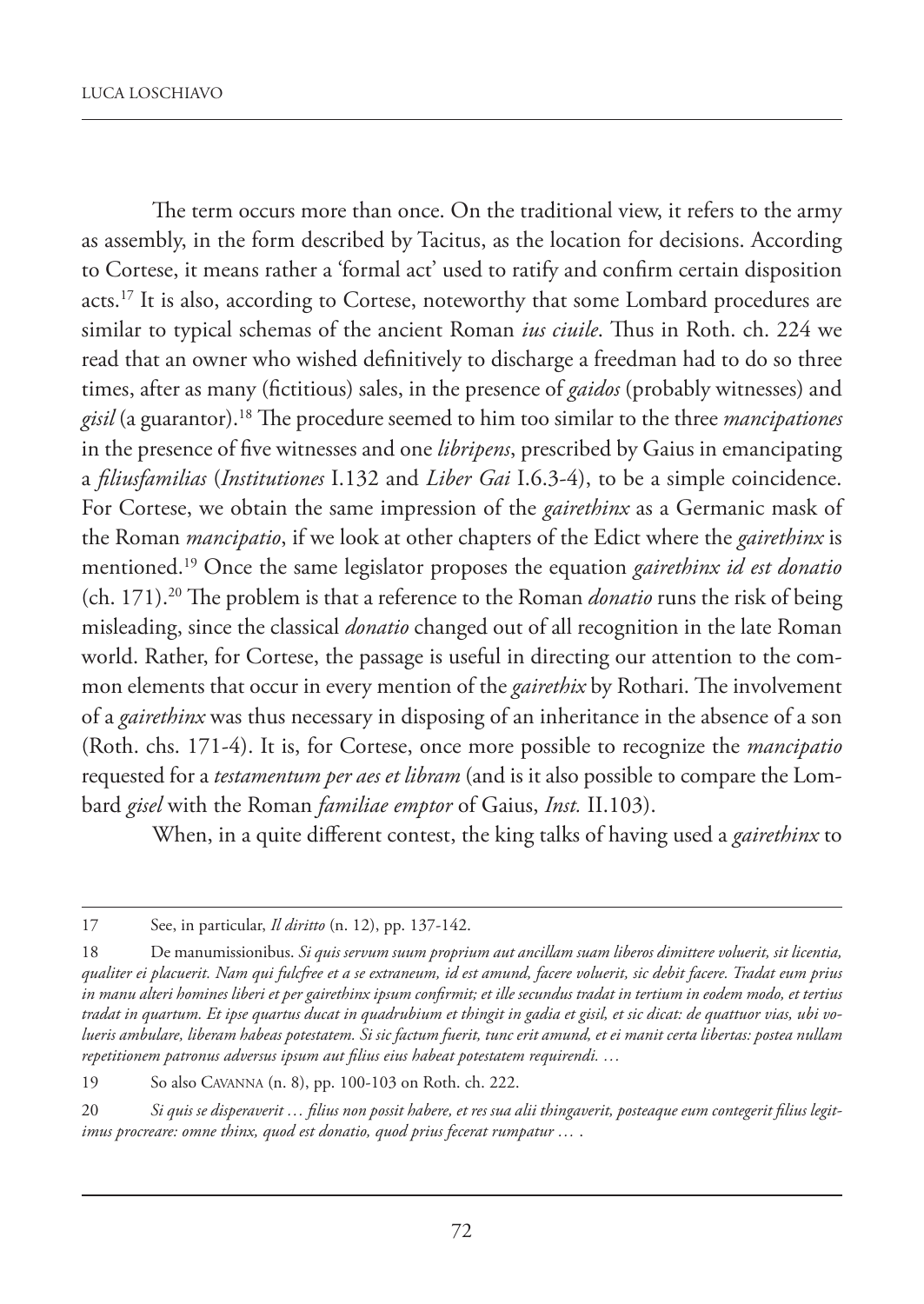confirm the promulgation of his Edict (Roth. ch. 386), it will be sufficient – says Cortese – to consider the meaning of such a promulgation to recognize that, even in this case, we have to do with something like a very important disposition deed. The king 'gives' to his people the legislation, visibly embodied in a book. Here – as in all the other cases – a *gairethinx* is necessary in order to confirm a particular disposition deed. Just like other acts of unreciprocated liberality, in a contest dominated by family relationships, these unilateral acts needed particular accompanying rituals.<sup>21</sup> Etymology is invoked in support of such interpretation: Cortese asks us to consider the root which connects the Lombard *thinx* to the modern German *Ding* or English *thing.*<sup>22</sup>

According to Dilcher, however, such a reconstruction would be meticulous in terms of individual 'legal-philological arguments,' but in fact far removed from any comprehension of German-Lombard reality.23 In particular – continues Dilcher – Cortese's analysis fails to consider the specificity of a popular culture rooted in orality. On his part, Dilcher minimizes the 'authoritative' role of Rothari as King and stresses the pact-like nature of the Edict of AD 643. He insists on the active role played by the army in the legislative process and tries to demonstrate that the *gairethinx* mentioned in the so-called Epilogue (Roth. ch. 386) is nothing other than an ancestral rite, which had to be enacted in the context of the Germanic army as assembly. In other words, the meaning of *gairethinx* is tied to what other Germanic peoples call a *Ding*: an assembly which combines judicial and legislative functions and where not only decisions are taken, but also ethnic and religious identity takes shape.<sup>24</sup>

Even Dilcher has to admit other and different meanings for the same word *gairethinx* in the other cases in which it is employed in the Edict. In one such case – as

<sup>21</sup> CORTESE, *Il diritto* (n. 12), pp. 161-166, finds a similar logic, *i.e.*, to ensure *firmitas*, and the same affinity with Roman procedures in other typical Lombard forms, such as the *launegild* (similar to the *donatio nummo uno*) or the *wadia* (with the name and function of the *vadimonium*).

<sup>22</sup> See again CORTESE (n. 12), p. 137.

<sup>23</sup> "*per gairethinx secundum ritus gentis nostrae confirmantes.*" *Zu Recht und Ritual im Langobardenrecht*, in *Leges – Gentes – Regna* (n. 15), pp. 419-448, esp. p. 423.

<sup>24</sup> DILCHER, (n. 15), pp. 22-23, here refers to the vast study of J. Weitzel of the Frankish *Ding*: *Dinggenossenschaft und Recht. Untersuchungen zum Rechtsverständnis im fränkisch-deutschen Mittelalter* I-II (Cologne 1985).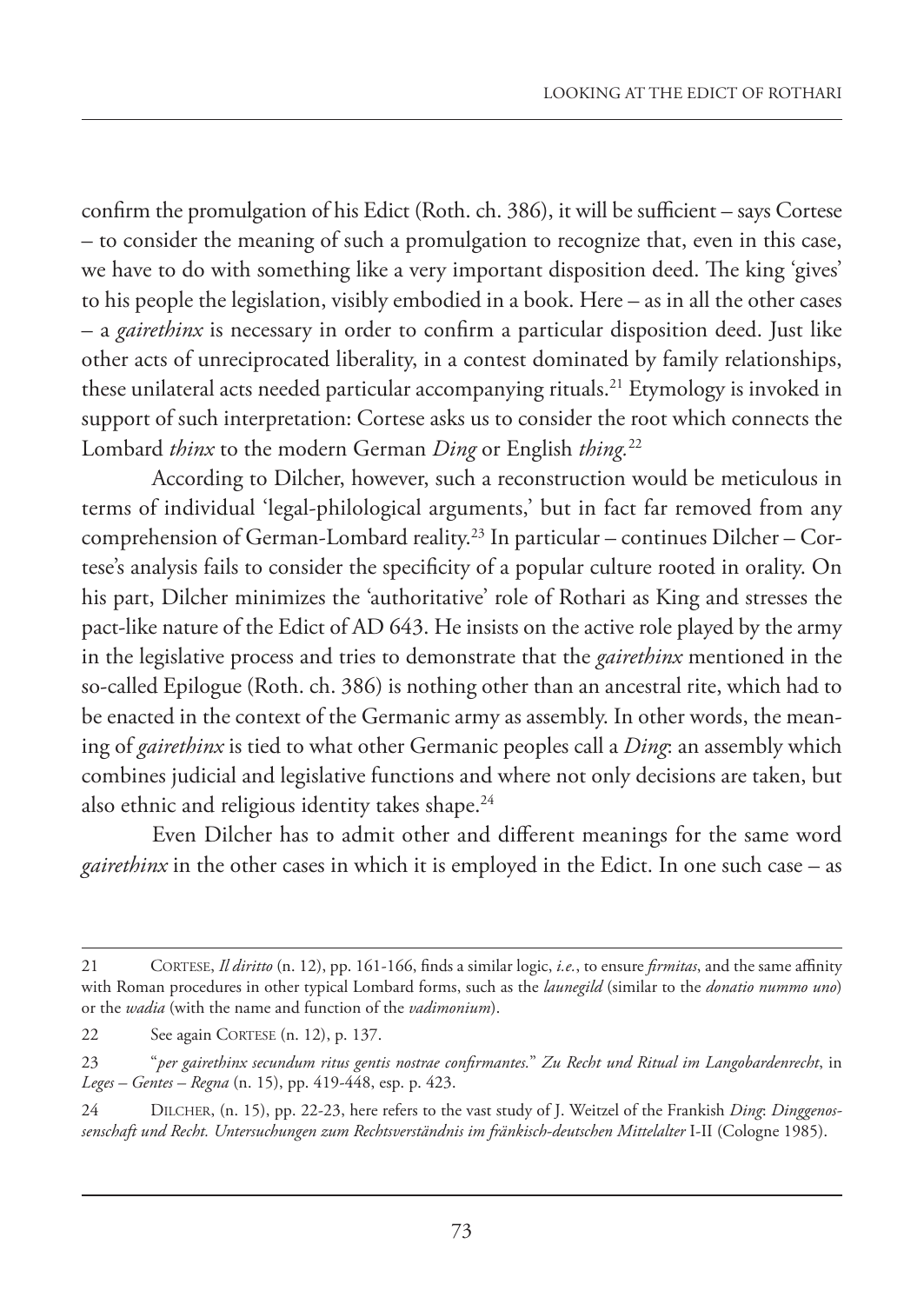we have seen – the legislator himself proposes the (not altogether satisfactory) gloss *donatio*. 25 Anyway, neither in the chapters about inheritance nor in those about emancipation do we find any mention of the army gathered together. Moreover, it remains only a hypothesis that the obligatory presence of witnesses and *gisel*, prescribed by Rothari, takes the place of the ancient army assembly (for Dilcher the Lombard *Ding* = *Gairethinx* is represented in a famous – but disputed – image of Agilulf's majesty, used for the last time precisely for the promulgation of the Edict in Pavia in AD 643).<sup>26</sup>

Apparently, however, in terms of legal meaning, the conclusions reached by Dilcher are not that distant from those of Cortese: both recognize in the *gairethinx* a ritual available for a variety of transactions: it pursues the juridical goal of giving legal validity by means of public recognition. Where they differ is in defining the context in which these norms were formed and where they operated. For Cortese, the *gairethinx/mancipatio* is once more a case of the emergence of very ancient practices that had remained long in use in the post-Roman world. These practices had spread along with the military and economic expansion of Rome. The Lombard people could have got to know of them even before their arrival in Italy. And the use of such ancient legal forms was perhaps for them the easiest and most efficient way to move into the (for them) new world characterized by landed property, a developed agricultural economy, extra-familial labour, individual or extra-gentilicial relationships. For Dilcher, on the other hand, Rothari's norms presuppose a deep fracture between the late Roman world

<sup>25</sup> According to Dilcher, (n. 23) p. 426, where the Edict claims the publicity of the *gairethinx* (*non absconse*: Roth. c. 172) it would be outside of the schema of the Roman *donatio* and nearer to Germanic forms of publicity. One could nonetheless note here perhaps also the echo of the Constantinian constitution of the year 323 (*CTh* 8.12.1.1-2 = *CJ* 8.53.25), present in the Visigothic and Burgundian traditions (in Lex Rom.Burg. 22.4 we find for example *neque id occulte* which corresponds very well to Rothari's expression *non absconse*).

<sup>26</sup> In an Appendix to his article, Dilcher dedicates a specific *excursus* to the meanings of the Plate of Agilulf: *Die Agilulf Platte als Zeugnis des langobardischen Gairethinx*, (n. 15), pp. 449-458. On the other hand, Dilcher's interpretation of Roth. ch. 386 is followed by K. MODZELEWSKI, *L'Europa dei barbari* (Turin 2008), p. 55. The scene imprinted on the famous plate actually lends itself to conflicting interpretations (see, for example, K. WESSEL, 'Ikonographische Bemerkungen zur Agilulfplatte', in *Festschrift J. Jahn* (Leipzig1958), pp. 61-67 and P. DELOGU, 'Il Regno longobardo', in P. DELOGU et al. (eds), *Longobardi e Bizantini* (Turin 1980), pp. 43-44). More recently, C. LA ROCCA and S. GASPARRI ('Forging an early medieval royal couple: Agilulf, Theodelinda and the 'Lombard Treasure' (1888-1932)', in W. POHL - M. MEHOFER, (eds), *The Archaeology of Identity* (Wien, 2010), pp. 269-287) tend to exclude that the plate can be authentic.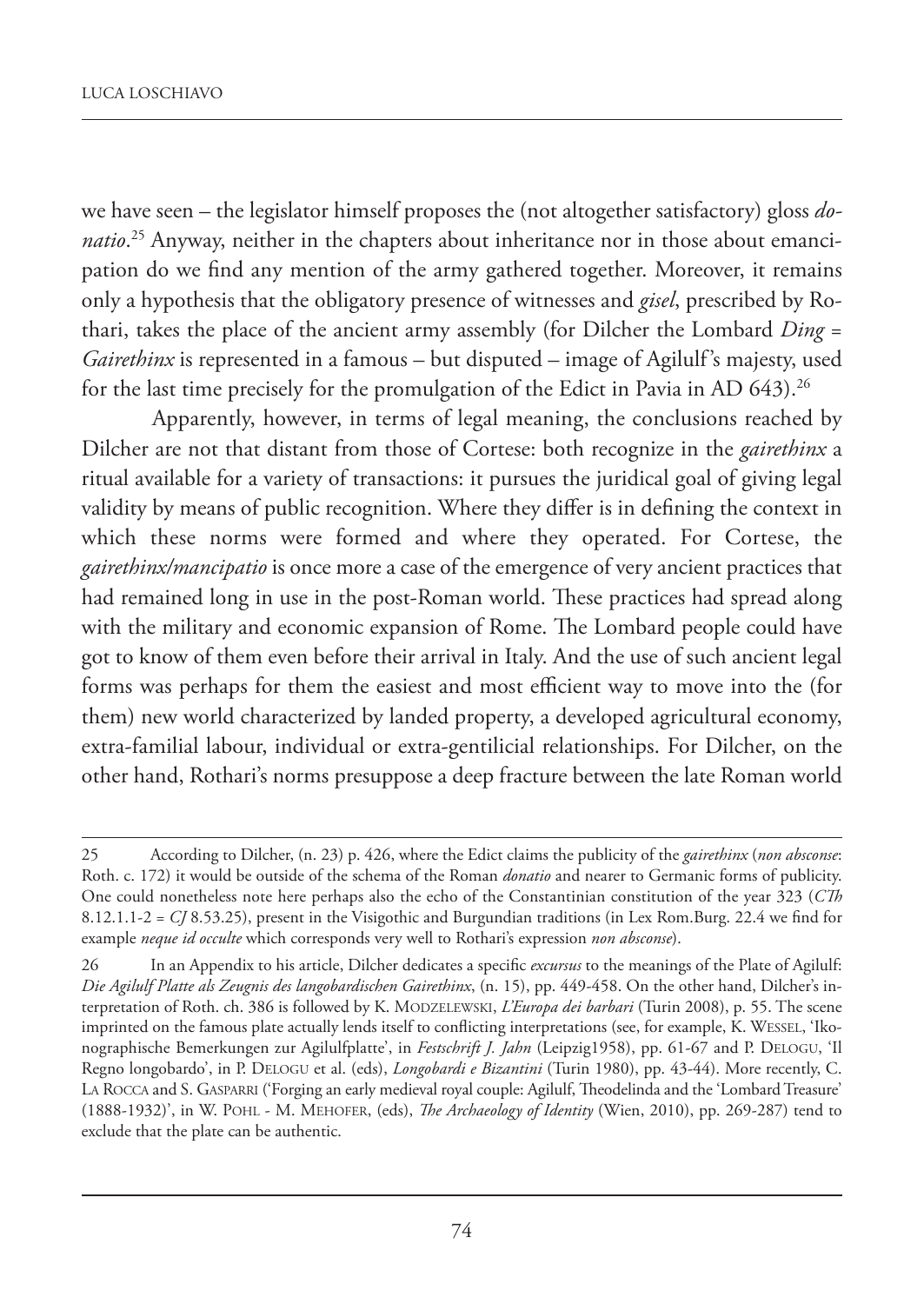and the newly created Germanic kingdoms. Such norms represent a new product of the encounter between an archaic, oral legal structure with a developed late antique legal culture, dominated by abstraction and writing. Roman models would thus have given no more than technical support: conceptual schemas and legal terms useful for a transfer of rules belonging to an oral tradition into a writing-oriented cultural world.

## *4. New (and old) risks*

The firm position taken by Dilcher has to be understood in the context of a larger project which expands well beyond the limited theme of Lombard law.27 Along with other legal historians, Dilcher is opposed to what he sees as an attempt to minimize the contribution of the ancient German peoples in the construction of a modern European legal culture. Whether such an attempt has really been made is very difficult to say. Such a point of departure, however, appears to me to run the risk of taking research on Lombard law down a blind alley. The debate – it is true – appears today to be free from the ideological pressures typical of the period before the end of the Second World War and takes much more sophisticated forms than in the past. Wider awareness of other fields of research is also apparent, and nobody now holds ideas such as that, for instance, of the derivation of the different *Stammesrechte* (tribal laws) from a single *urgermanisches Gemeinrecht* (common ancestral Germanic law). We are all conscious of having to consider separately the laws of the different barbarian peoples.<sup>28</sup>

Sometimes, nevertheless, some of the arguments used are reminiscent of past discussions of an ancestral German legal system. Every rule, every form that cannot readily be traced to Roman law (or canon law) traditions tends to be linked to this *portmanteau* concept. Here and there, there even re-appear echos of the old vision of the arrival of the Germanic peoples inside the Roman empire in terms of a 'clash of civilizations.'

Especially striking is the almost total refusal to allow any role to the vulgarization of Roman law. The concept of 'vulgar law' is certainly among the most problematic

<sup>27</sup> G. DILCHER, *Zur Entstehungs- und Wirkungsgeschichte der mittelalterlichen Rechtskultur* (n. 15), pp. 603-637.

<sup>28</sup> After the pioneering study of REINHARDT WENSCKUS, *Stammesbildung und Verfassung. Das Werden der frühmittelalterlichen Gentes* (2nd ed., Cologne & Graz 1977) see the introduction to Pohl, *Le origini etniche* (n. 10), pp. 1-38.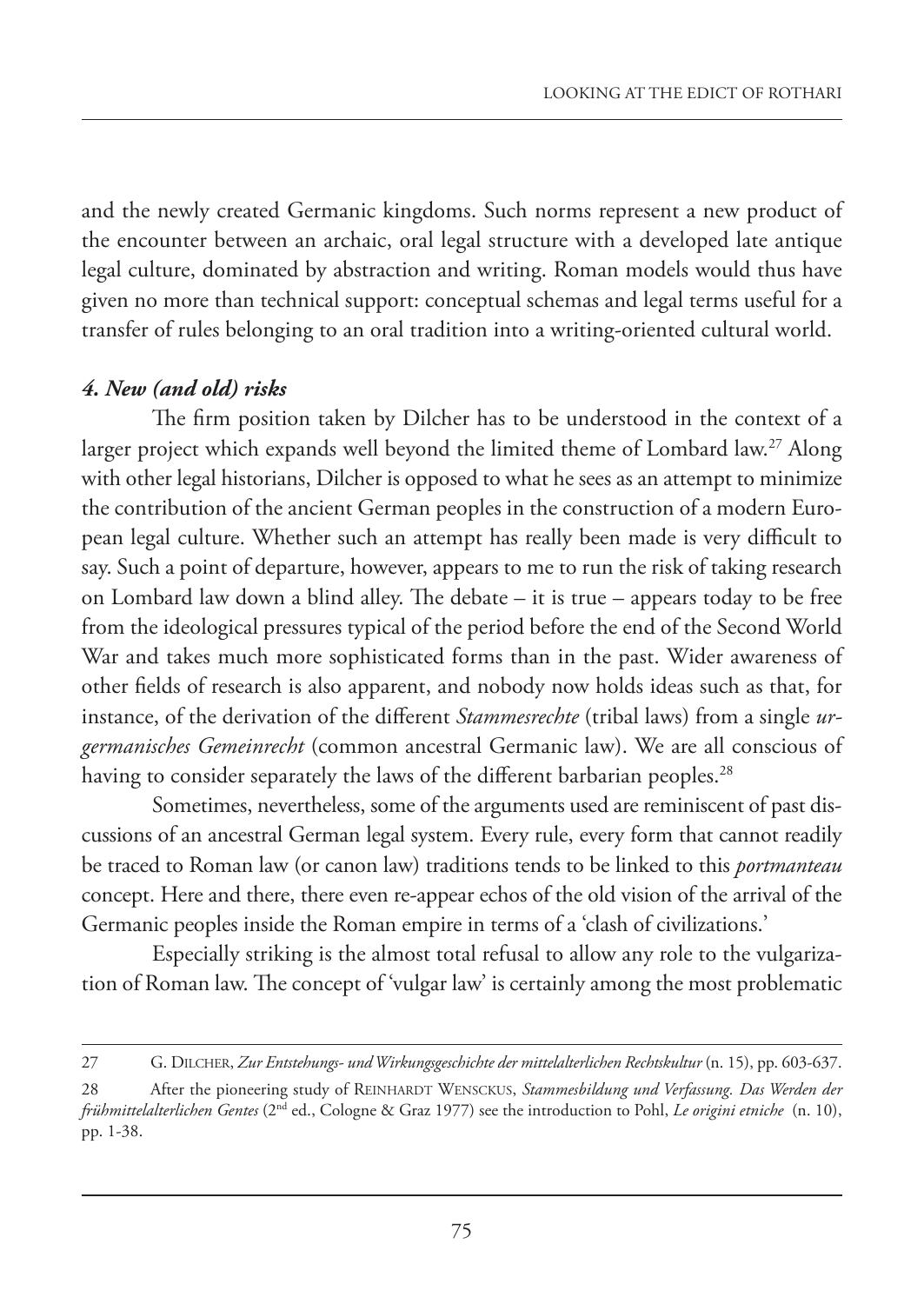in modern historiography.29 Nevertheless, it appears that such a refusal by some contemporary 'Germanists' derives from a not completely dispassionate view of the phenomenon.30 Their aim appears, in fact, to be to explain the emergence in the post-Roman world of practices contrasting with official normative texts, as first and foremost the consequences of Germanic legal influence on the Roman legal system. In doing so, however, they forget that every living legal system – whether under external influence or not – is under continuous pressure to renew itself. Sometimes it may undergo very deep modifications (*praeter* or even *contra legem*) as a consequence of a dialectic that – even if particularly prominent in the late Roman world – is anyway inevitable. Rather, however, than spending too much time on what may be no more than impressions, I shall now try to introduce some new elements into the debate.

#### *5. Ancient customs and complex ethnogenesis.*

Scholars generally agree that the norms of the Edict of Rothari shall be divided into two separate large masses. The first contains ancient customs (*cawarfide*), until then handed down orally and then collected together by the king in collaboration with the *antiqui homines*. The second consists of more recent measures, that express the growth and autocratic development of the monarchy.<sup>31</sup> While for this second mass there is little doubt about the models which Rothari and his counsellors followed (*i.e.*, the Visigothic, Frankish and Bavarian legislations on the one hand and Roman-Byzantine traditions on the other), the debate remains open for the first one.

Some scholars think that the core of these ancient customs can only reflect Lombard ancestral law. In other words these would be the rules that the 'long bearded men' were accustomed to when they left the North to begin their peregrination through cen-

<sup>29</sup> On this, see P. WORMALD, 'The 'Leges barbarorum': law and ethnicity in the post-Roman West', in H. W. GOETZ *et al.* (n. 10), pp. 21-53.

<sup>30</sup> This is not naturally valid for all German scholars: see for instance the approaches to the problem of Hermann Nehlsen or Harald Siems.

<sup>31</sup> So already E. BESTA, *Fonti: legislazione e scienza giuridica dalla caduta dell'impero romano al secolo decimo quinto*, I-II, in *Storia del diritto italiano pubblicata sotto la direzione di Pasquale Del Giudice* (Milan 1923 = Frankfurt/Main & Firenze 1969) I, pp. 134-137. For PARADISI, (n. 8), pp. 189-190 and 218-219, the two masses correspond to two successive versions of the Edict.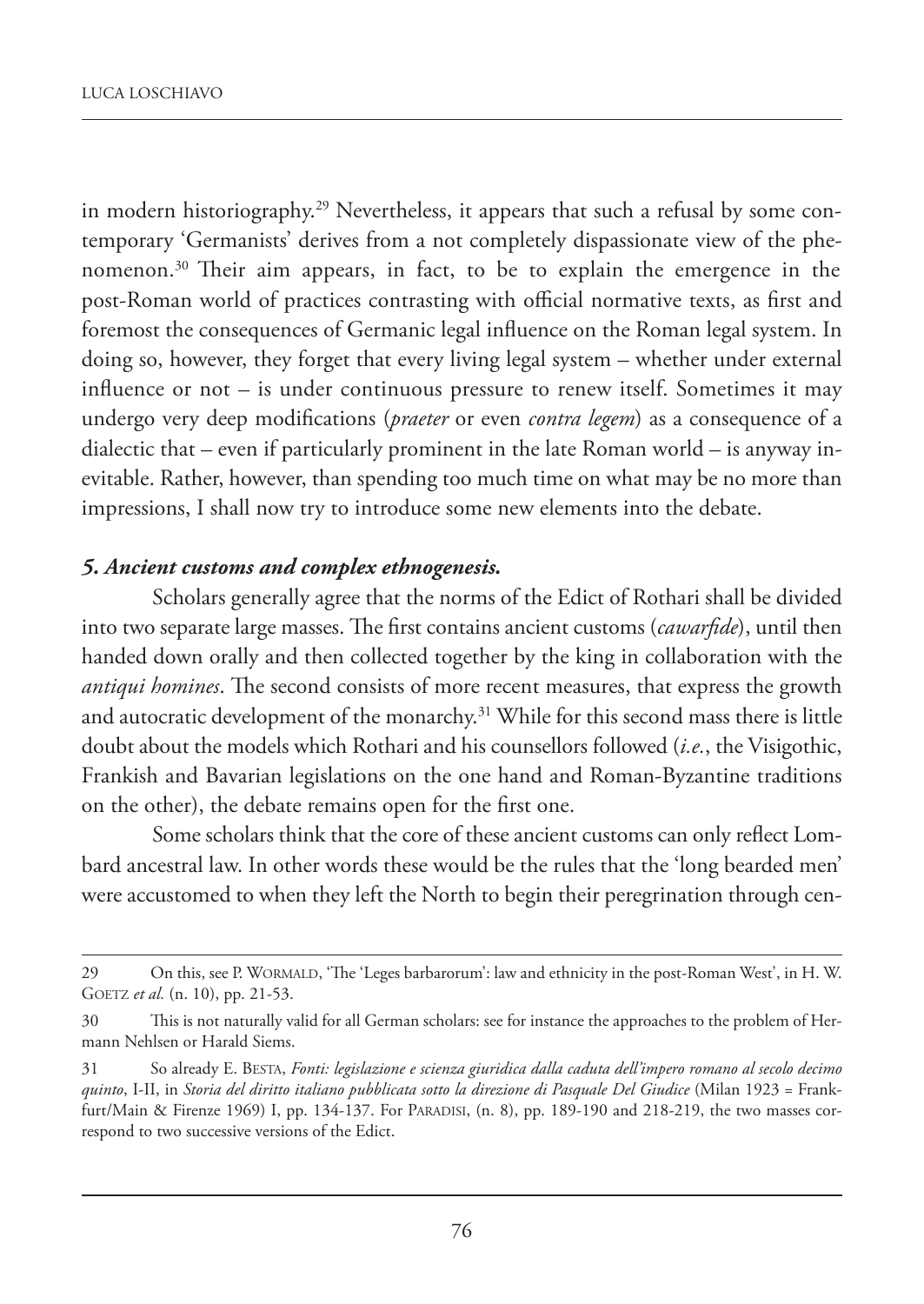tral and eastern Europe. The Lombards would thus have jealously maintained these customs by a process of oral transmission from generation to generation even after their arrival in Italy.32

However, we may ask ourselves how old and how large such a core might have been. We should not forget how long and how complicated the process of Lombard ethno-genesis was. During the eighty years before their arrival in Italy, a large number of Lombard tribes migrated from Noricum to Pannonia. Their numbers increased with the integration of groups of (defeated) Gepids, Huns, Sarmatians and also some Romans, already living in that province.<sup>33</sup> The process is not unparalleled. Modern historians describe such an ethnic structure (capable of integrating various heterogeneous groups) as having an 'open identity.' The catalyst for such a process must be considered to be the sharing of a certain number of common traditions (religious, cultural, juridical), as well as, of course, the presence of a charismatic warrior chief, foreshadowing a later monarch, but still prevalently characterized by military leadership functions.<sup>34</sup> In order for the integration process to be successful, however, such a common core needs to be neither too diffuse nor too particularistic. As far as sacral and religious aspects are concerned, for instance, we can observe the long co-existence, among the Lombard people, of pagan practices, along with Arianism (and later also Catholicism), even long after their arrival in Italy. As then suggested – in particular by Walter Pohl – it is also probable that the patterns of such traditions were much more 'Roman' and much less 'barbarian' than sometimes believed.35

When the Lombard people crossed the Alps in 568, the different tribes did not yet form an ethnic unity. Their tendency towards hetero-integration remained very ,strong even after the conquest of Italy.36 Only after the tragic death of Alboin – which

<sup>32</sup> See DILCHER (n. 23), pp. 437-438 and above all Modzelewski (n. 26), pp. 54-56 and 65-70.

<sup>33</sup> DELOGU (n. 26), pp. 3-12; see in particular p. 9: archeological escavations testify to "a cultural environment very different from that attested later in Pannonia."

<sup>34</sup> See J. JARNUT, *Storia dei Longobardi* (Italian trans., Turin 1995), pp. 23-26; and Id., 'Gens, Rex and Regnum of the Lombards', in H. W. GOETZ *et al*. (n. 10), pp. 409-427.

<sup>35</sup> Pohl, *Le origini* (n. 28), pp. 8-9.

<sup>36</sup> According to DELOGU (n. 26) p. 13, at the moment of the invasion under the command of Alboin there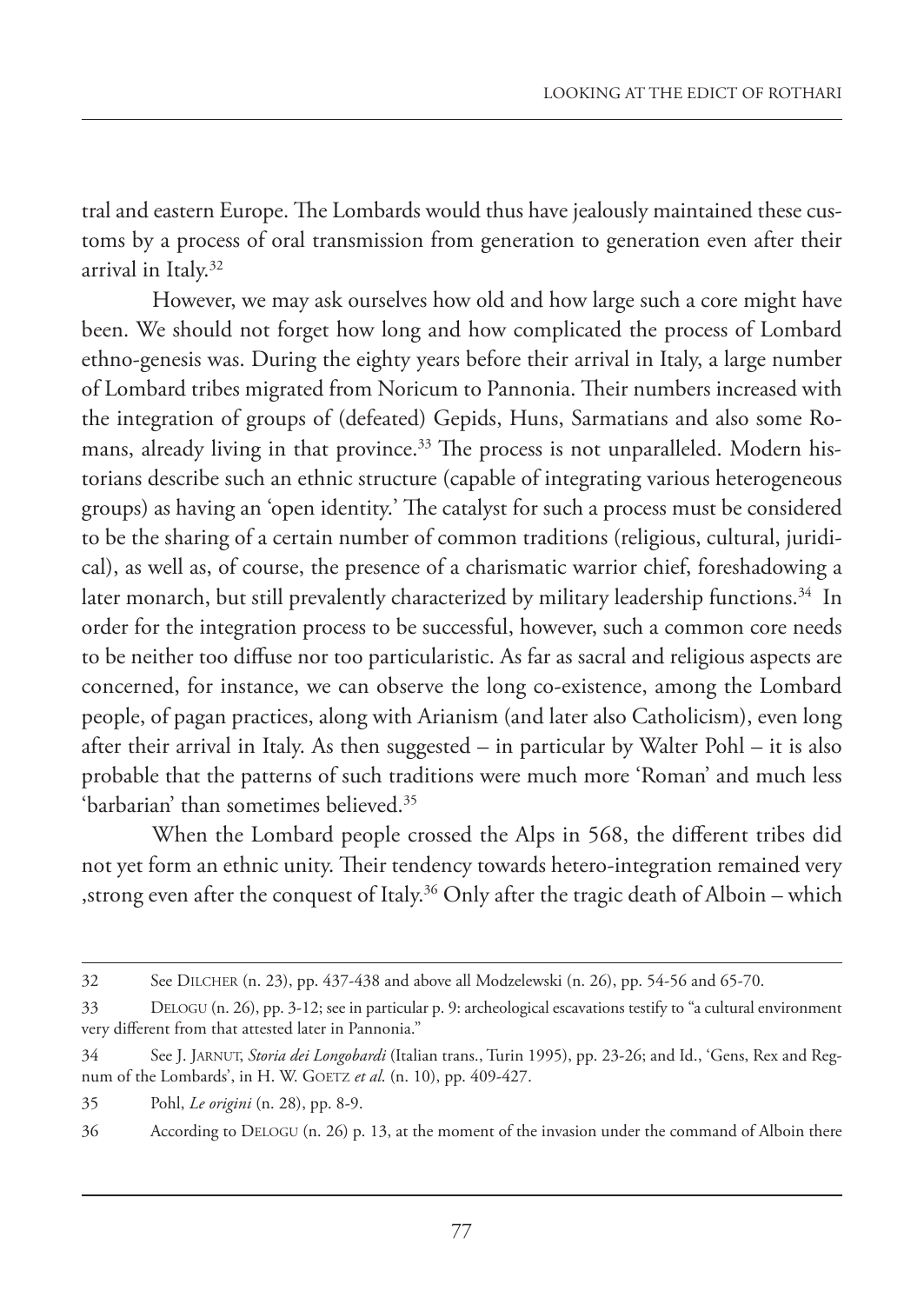signals also the failure of his efforts to impose his personal supremacy on a conglomerate of heterogeneous peoples – was such a tendency replaced by a plan to unify the tribes in a single people with a clear ethnic identity.<sup>37</sup> The larger part of their customs surely cannot be very old, and their development surely has to be placed during the Lombard stay in the former Roman provinces of Noricum and Pannonia. Nor we can exclude the possibility that any initial core continued to expand after the Lombard settlement in Italy.

#### *6. Institutions and criminal law*

One must ask at this point what were the nature and origin of the customs which Lombards brought with them to Italy. Light is thrown by the afore-mentioned studies by Bognetti. The Lombard arrival in Noricum marks the arrival of the Lombards in the complex world of the new Romano-barbaric *regna*. These *regna* – as we know – were continuously in contact with Byzantium. As soon as they entered this political context, the Lombards began to collaborate with the Byzantines. They had of course their own interests: first they wished to throw off the Herulian yoke, later they aspired to subdue the Gepids. Collaboration with the emperors followed the usual bilateral pattern: military service in return for money and imperial land. Such a relationship was so deeply rooted, that groups of Lombard warriors (with their families, in the characteristic form of the *fara*) continued to act as mercenary soldiers for the Byzantines, even long after the establishment of Lombard rule in Italy.

Bognetti showed how, during their Pannonian period, Lombard institutions took forms imitating Roman military structures. Obviously, the model could not be the 'classical' Roman legion. Rather, we have to think in terms of organizational forms which barbarian bands assumed in joining together with a Roman army (either like the 'national' corps sent by German kings to act as *σύμμαχοι* or in the form of *farae* acting as *militiae foederatae*). The necessities of war, and overall the process of living in common

was "a turbulent and composite mass seeking in the migration not only space and wealth but also a new unity." See also POHL (n. 28), pp. 154-156.

<sup>37</sup> So, among others, DELOGU, *Il Regno* (n. 26), pp. 14-28 and 34-39 and POHL (n. 28), pp. 162-165, esp. p. 164.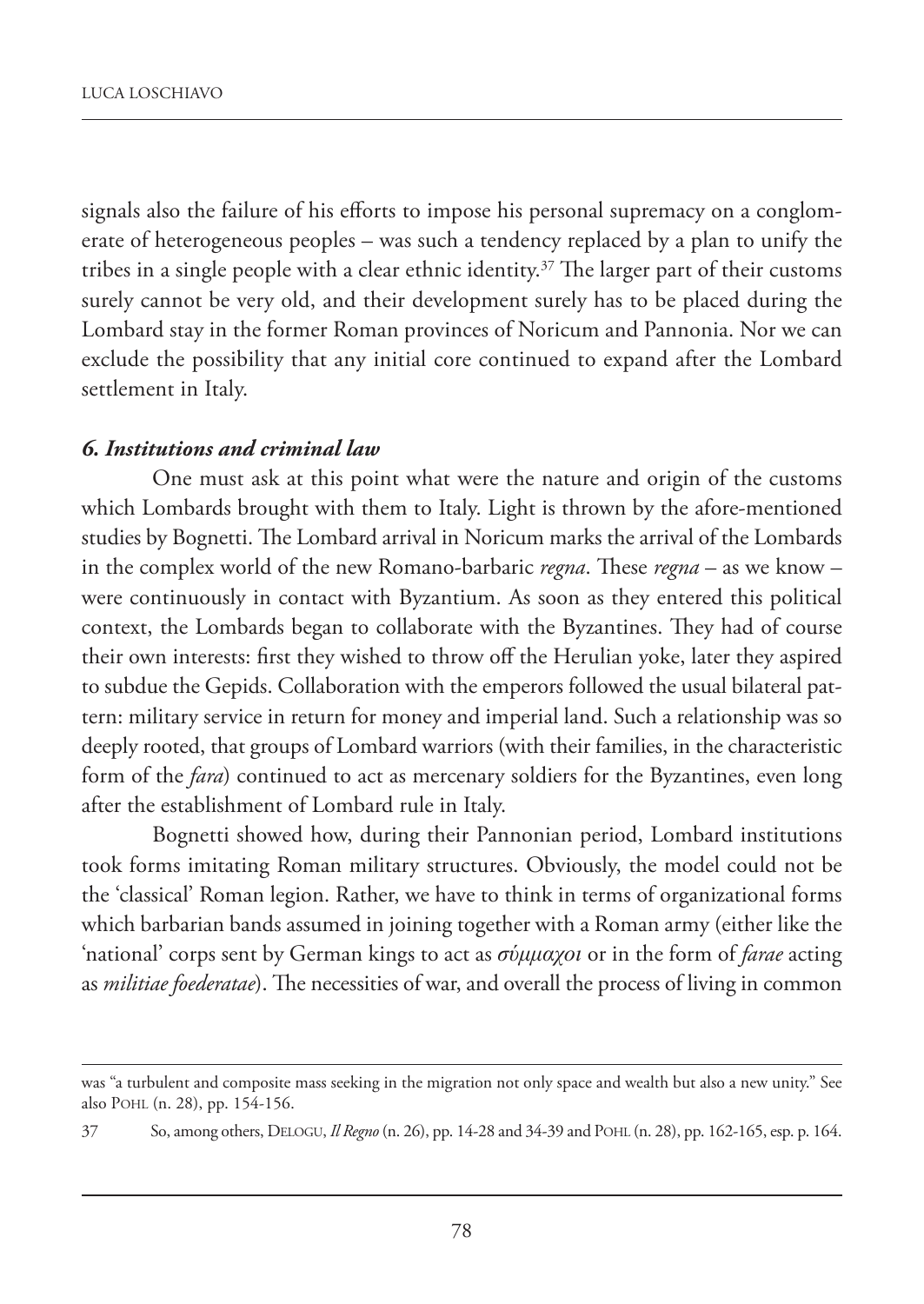with other units of the imperial armies, enforced the acceptance of a number of rules.<sup>38</sup>

Roman military regulations certainly marked the first contact of the Lombards with written law. As Bognetti showed, a number of Rothari's chapters come without any doubt from these regulations.<sup>39</sup> Bognetti's examples concern in particular the institutional framework and the criminal law. It cannot be denied that the structure of military units (*ducati* or, with a germanic term, *farae*), even the titles of the highest ranks of the *populus/exercitus* (*dux, comes, centenarius, decanus*) derive from Roman patterns. It would be possible to add here the supplementary example of the *sculca*. This is a military group with specific scouting, vanguard, and espionage functions in support of the rest of the army. It is mentioned by Rothari (ch. 21) and later by Rachi (ch. 13), but sources from the East testify to its existence (and actually its name) in the Byzantine army already in the sixth century AD.40

It is in military regulations also that we can find the origins of a number of criminal law norms.<sup>41</sup> They concern, in particular, military offences: treason, desertion, espionage for the enemies, disobedience to a commander's orders, sedition.<sup>42</sup> To the

<sup>38</sup> Following BOGNETTI, JARNUT, 'Gens' (n. 34) p. 425, writes: "we may conclude that the Lombards … were influenced by late antique cultural forms even before their entrance into Italy." Along the same lines, N. EVERETT, 'Literacy and the law in Lombard government', *Early Medieval Europe* 9 (2000) pp. 93-107.

<sup>39</sup> G. P. BOGNETTI, 'L'influsso delle istituzioni militari romane sulle istituzioni longobarde del secolo VI e la natura della "fara"', (1953) and 'Frammenti di uno studio sulla composizione dell'Editto di Rotari', now both in Id., *L'età longobarda* (n. 9) III, pp. 1-46 (esp. pp. 43-45), and IV, pp. 583-609 (esp. pp. 593-594).

<sup>40</sup> O. BERTOLINI ('Ordinamenti militari e strutture sociali dei Longobardi in Italia', in *Ordinamenti militari in Occidente nell'alto Medioevo* [XV Sett. di studio del CISAM, Spoleto 1967) I, pp. 429-580, esp. pp. 494-496) thinks that the origin of the term was rather a German (Gothic) one and that the Byzantines later adopted it. But it seems more plausible that the borrowing was the other way round if we consider that the same institution (*scolca*) appears in medieval Sardinian: the island, as we know, remained substantially immune to German influence: see L. LOSCHIAVO, 'Ordinamento giudiziario e sistemi di giustizia nella Sardegna medievale', in I. BIROCCHI & A. MATTONE (edd.), *La Carta de Logu nella storia del diritto italiano* (Roma & Bari 2004), pp. 125-128.

<sup>41</sup> E. OSENBRÜGGEN, *Das Strafrecht der Longobarden* (Schaffhausen 1863 = Aalen 1968).

<sup>42</sup> For some decades the criminal law of Germanic people has been a matter of debate for legal historians. The interest has developed from the publication of Hermann Nehlsen's essay, 'Entstehung des öffentliches Strafrecht bei den germanischen Stämmen', in K. KROESCHELL (ed.), *Gerichtslauben-Vorträge. Freiburger Festkolloquium zum 75. Geburtstag von H. Thieme* (Sigmaringen 1983, pp. 3-16), stimulating many further works. Among the most recent must be mentioned G. Dilcher, 'Fehde, Unrechtsausgleich und Strafe im älteren langobardischen Recht. Eine Skizze', in J. WEITZEL (ed.), *Hoheitliches Strafen in der Spätantike und in frühen Mittelalter* (Cologne etc. 2002), pp.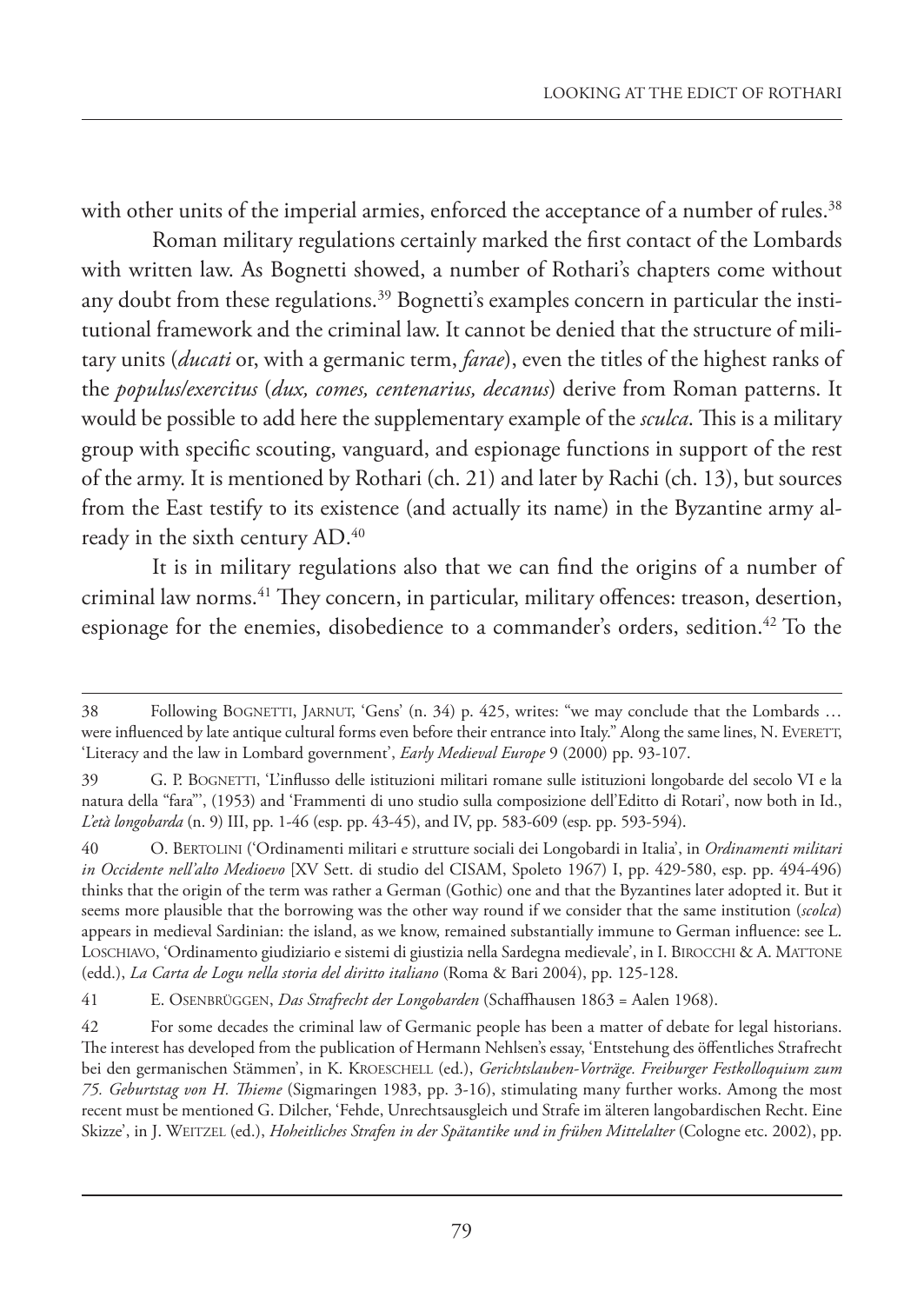cases mentioned by Bognetti, one may add the interesting case of Roth. ch. 260:

If someone finds in the street gold, clothes or anything else and he lift it up above the knee and does not report it or declare it to the authority, he will have to re-pay it  $nine-fold<sup>43</sup>$ 

The strongly German flavour of this norm is more apparent than real, since even in this case it is easier to believe in the application of a Roman military rule. It's not difficult to note similitudes within ch. 10 of the so-called *Lex militaris ex Ruffo*. 44 We have also to remember that – since the earliest times – as soon as the camp had been built, each soldier had to swear not to steal inside the camp and also to give within three days to his commander every object of value that he had found near the camp.<sup>45</sup>

The case can be compared with Roth. ch.16. The matter at issue here is the appropriation of clothes or other objects from an abandoned corpse.46 This norm has not

44 With this title – or, more frequently, as *Nómos stratiotikós* – it is usually named a greek collection of criminal-disciplinary rules, inserted in the appendix of the Ecloga of Leo III the Isaurian (AD 726); see G. FAMIGLIETTI, *"Ex Ruffo leges militares"* (Milan 1980), pp. 1-16 (edition and translation at pp. 18-29; Ch. 10 is at pp. 20-21): "If a soldier, having found an animal or anything else, no matter how small or large, does not show them and give them to his commander, he will punished as for theft. And along with him will be punished whoever else knew of the matter but chose to remain silent."

45 Our sources are Polibius (*Hist.* 6.33.1) and Aulus Gellius (*Noct.Att.* 16.4.2), with the words of the oath: *... in exercitu decemque milia passuum furtum non facies dolo malo solus neque cum pluribus pluris nummi argentei in dies singulos; extraque hastam, hastile, ligna, poma, … si quid ibi inveneris sustulerisve, quod tuum non erit, quod pluris nummi argentei erit, ... tu ad ... consulem ... proferes …*. For similar norms in other barbarian legislations, see F. BAY-ERLE, *Das Entwicklungsproblem im germanischen Rechtsgang*, (Heidelberg 1915), pp. 401-403; and L. LOSCHIAVO, *Figure di testimoni e modelli processuali tra antichità e primo medioevo* (Milan 2004), pp. 197-199. It could be objected that all organized armies must have rules along these lines. Actually, if we belive to Procopius, when Lombards got in touch with Romans and began to serve in the Roman army as *foederati* (AD 548 or before), they were not yet an organized army. Rather, they looked like bands of bandits pratically without any rules at all.

46 "If someone finds a dead man in a river or in the countryside, and takes his clothes and hides the body, he shall repay 80 pounds to the relatives. If he finds and strips it and immediately reveals it to his neighbours and it is known that he acted for a reward and not to steal, he shall he give back the goods he has taken and he shall suffer no further ac-

<sup>27-45.</sup> See also – albeit regarding a later period – Ch. MEYER, 'Auf der Suche nach dem lombardischen Strafrecht. Beobachtungen zu den Quellen des 11. Jahrhunderts', in H. SCHLOSSER & D. WILLOWEIT (eds), *Neue Wege strafrechtlicher Forschung* (Cologne etc. 1999), pp. 341-388.

<sup>43</sup> *Si quis aurum aut vestis seu qualibet rem in via invenerit et super genuculum levaverit et non manefestaverit aut ad iudicem non adduxerit, sibi nonum reddat.*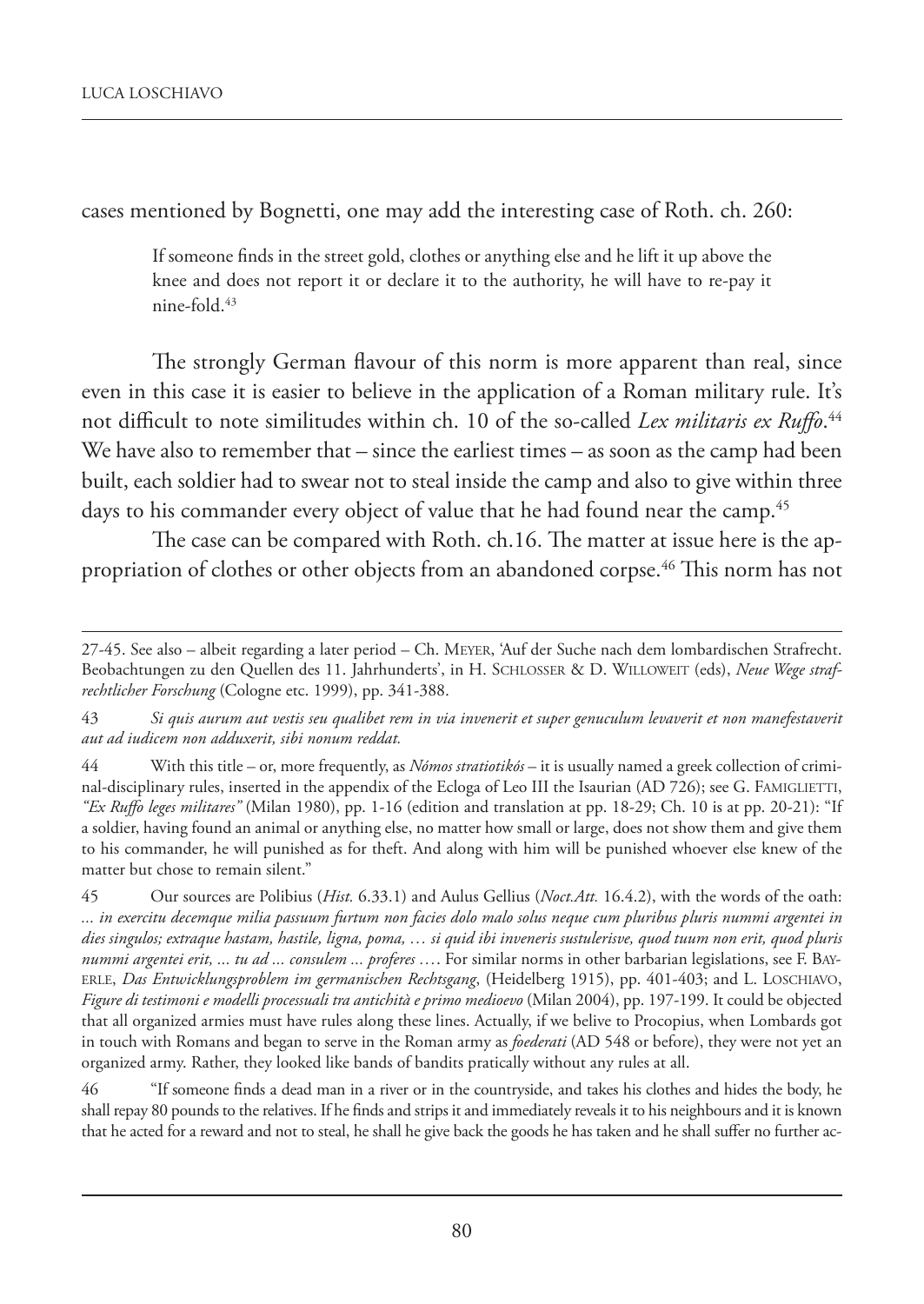remained unnoticed by historians.<sup>47</sup> Someone thought of a possible derivation from the Bible (*Deut.* 22.3).<sup>48</sup> Much more evident and significant, however, appears the analogy with a couple of passages of Ulpian in the Digest.<sup>49</sup> Beyond words, what really strikes in this last Rothari's Chapter – in respect to each other German/Barbarian law – is the attention for the mental element (*animus furandi vel non*).

### *7. Excursus: Roman military justice and 'German' judges*

The Roman Empire forced *foederati* to observe Roman military discipline in any military operation. As regards other aspects of social living, on the other hand, barbarian soldiers were left free to rule themselves according to their own customs (*ius speciale*).

According to a pattern which corresponds more to military logic than to any possible Roman or Germanic inspiration, commanders were expected to act as judges between their own soldiers. It is easy to hold, with Bognetti, that such officials (or more probably their assistants) provided themselves for that function with handbooks generally similar in kind. The characteristic *forma siquata* (from the recurrent *incipit Si quis*  $\ldots$  = "If someone")<sup>50</sup> also – typical of Romano-barbarian legislation and in particular of the Salic and Lombard codes – could in fact descend from such handbooks.51 And

cusation," (*De rairaub. Si quis hominem mortuum in flumine aut foris invenerit aut expoliaverit et celaverit, componat parentibus mortui solidos octoginta. Et si eum invenerit et expolivarit et mox vicinibus patefecerit et cognoscitur quod pro mercedis causa fecit, nam non furandi animo, reddat spolia quae super eum invenit et amplius ei calumnia non generetur*).

<sup>47</sup> See F. CALASSO, *Il negozio giuridico*, (2nd ed., Milan 1967), pp. 117-120; also I. BIROCCHI & U. PETRONIO, 'Responsabilità contrattuale (diritto intermedio)', in *Enciclopedia del diritto* 39 (Milan 1988), p. 1061.

<sup>48</sup> *Similiter facies de asino et de vestimento et de omni re fratris tui, quae perierit. Si inveneris eam, ne negligas quasi alienam*: so TAMASSIA, *Le fonti dell'Editto* (n. 6), pp. 243-244.

<sup>49</sup> *Dig*. 47.2.43.4-9: *Qui alienum quid iacens lucri faciendi causa sustulit, furti obstringitur, sive scit cuius sit sive ignoravit … si neque fuit neque putavit [derelictum esse], iacens tamen tulit, non ut lucretur, sed redditurus ei cuius fuit, non tenetur furti. Proinde videamus, si nescit cuius esse, sic tamen tulit quasi redditurus ei qui desiderasset vel qui ostendisset rem suam, an furti obligetur – et non puto obligari eum – solent plerique etiam hoc facere, ut libellum proponant continentem invenisse se et redditurum ei qui desideravit: hi enim ostendunt non furandi animo se fecisse.*

<sup>50</sup> The expression seems to be used for the first time by the medieval jurist Odofredus (so BESTA, *Fonti* [n. 31] pp. 135-136); see F. BAYERLE, 'Über Normtypen und Erweiterungen der Lex Salica', in *ZSSt. GA* 44 (1924), pp. 394-419 and D. DAUBE, *Forms of Roman Legislation* (Oxford 1956), pp. 43-46.

<sup>51</sup> BOGNETTI, *L'influsso* (n. 39), pp. 42-43. Perhaps too confidently, J. DURLIAT in his recent large-scale synthesis of early medieval Europe, *De l'Antiquité au Moyen Âge: l'Occident de 313 à 800* (Paris 2002) wrote: "*Les lois*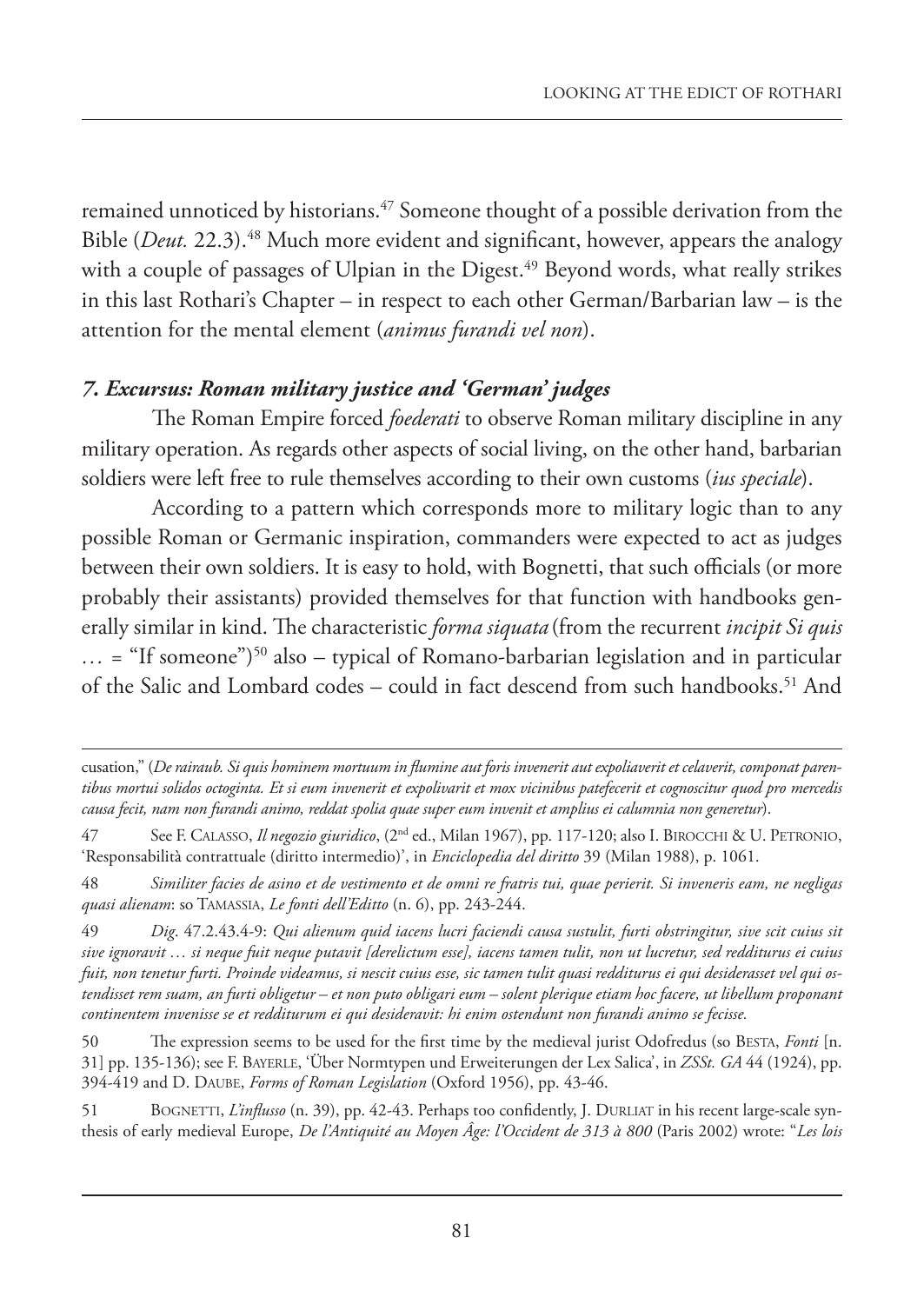this could explain better than other theories a general correspondence between different Romano-barbarian codes, notably when individual legislators come from different ethnic groups:52 a good example might be the *lex data* which Aetius, around 445, gave to the Britons of Armorica, traces of which have been recently recognised by Soazick Kerneis in the so-called *Canones Wallici* (an ethnic and military law at the same time).<sup>53</sup>

When then the late antique empire was still alive and functioning, during peaceful periods, the *militiae foederatae* were certainly in contact with the local populations (*i.e*., the *provinciales*). As was to be expected, from these contacts there developed both commercial relationships and the inevitable related disputes. Beginning with Constantius, Roman emperors – usually inclined to favour their troops – began to allow military judges to resolve disputes in which soldiers and civilians were involved and the subjectmatter was not military at all.<sup>54</sup> In the provinces in particular – where military and civil rank often coincided – it became usual to delegate judicial functions to local commanders. Dukes, counts but also – especially in the countryside – simple *centenarii* often assumed the role of *iudices dati*.

This had important repercussions, for instance, in procedure. In tribunals composed of such judges it seemed certainly reasonable to admit a simpler and more relaxed procedure in comparison with what was in force in normal courts. It is easy to suppose, for example, that in front of military judges the procedure should be more oral, and that it was this model of justice that barbarian peoples discovered as they came into contact with Rome, and to which they progressively became accustomed.<sup>55</sup>

*germaniques sont donc des codes militaires pour juger les fautes commises par des militaires*." For a recent and updated contribute on the influence of the Roman military models on the Law of the Roman-barbarian kingdoms, see now S. ESDERS, 'Late Roman Military Law in the Bavarian Code', in *La forge du droit. Naissance des identités juridiques en Europe (IVe-XIIIe siècles)*, Clio@Themis 10 (2016), http://www.cliothemis.com.

<sup>52</sup> See von HALBAN, *Das römische Recht* (n. 8), pp. 94-95.

<sup>54</sup> S. KERNEIS, 'L'ancienne loi des Bretons d'Armorique. Contribution a l'étude du droit vulgaire', *RHDFE* 73 (1995) pp. 175-199 and Ead., '"Morte moriatur". La peine capitale chez les Bretons d'Armorique á la fin de l'Antiquité', *RHDFE* 79 (2001), pp. 331-345.

<sup>54</sup> See *CTh* 2.1.2 (AD 355) and *CJ* 3.13.6 (AD 413).

<sup>55</sup> See *Nov.Th*. 4 (AD 438) and *CJ* 3.1.17 (AD 531), with W. E. VOß, 'Vom römischen Provinzialrecht der Spätantike zum Rechtsgang des frühen Mittelalters', in H. Siems et al. (eds), *Recht im frümittelalterlichen Gallien.*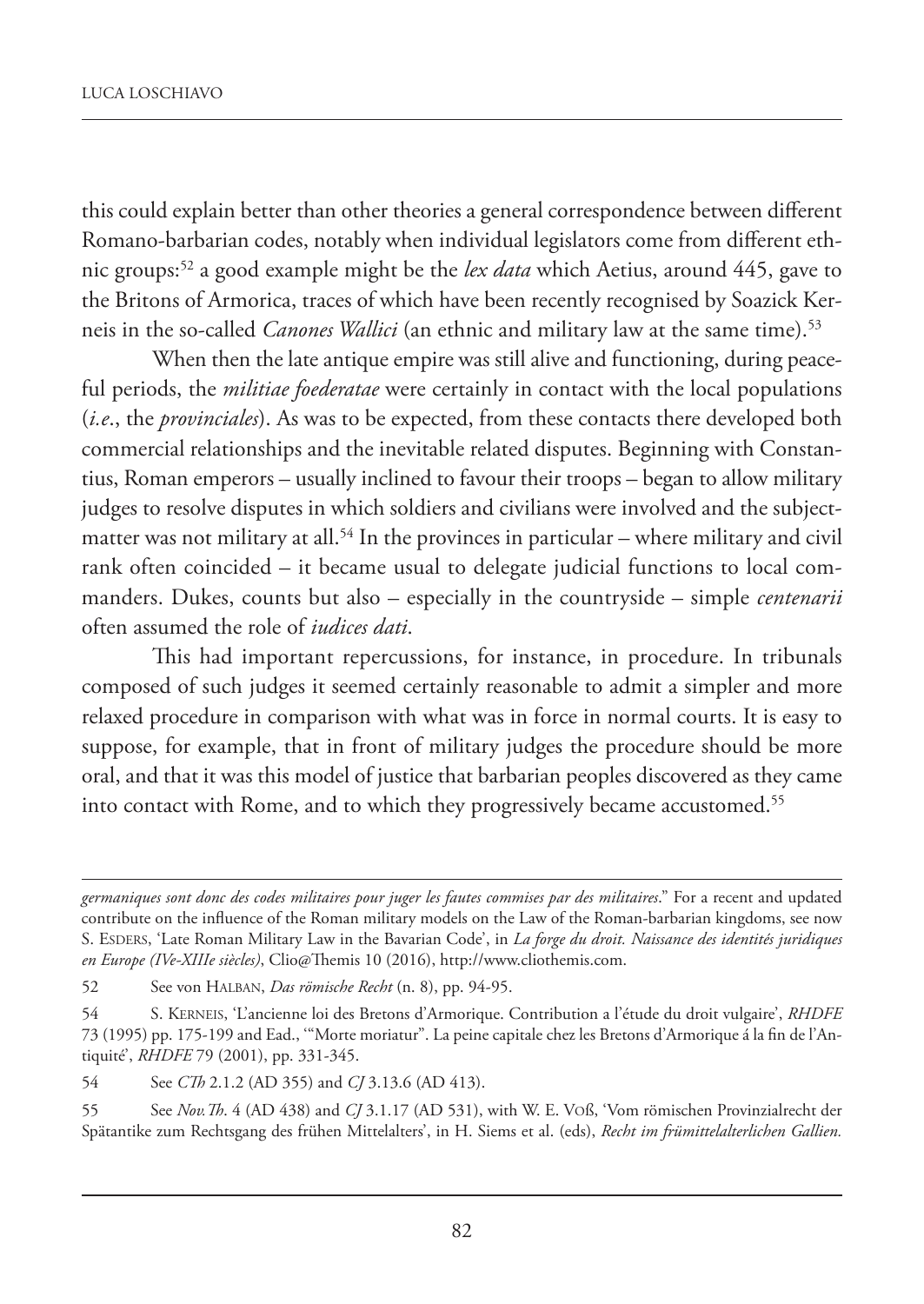When then, in the West, the Empire came to an end and new political structures (the Romano-barbaric *regna*) grew up and the barbarian kings assumed governmental responsibilities, they did not aim to impose new and different patterns. On the contrary, they perpetuated – insofar as they were able – the administrative techniques to which they had become accustomed since their first contacts with the Roman world. So they were in general barbarian commanders who assumed jurisdiction in the mixed disputes (barbarian *vs.* Roman, and, in the majority of cases, soldiers *vs.* civilians).56

#### *8. 'Germanic' procedures: a new approach*

The excursus has given us the opportunity to pay attention to a further important aspect of Lombard law, *i.e.*, the settlement of disputes and procedure. In considering legal historiography (in particular Continental), we observe with some surprise how far discussion of this theme continues to be influenced by ancient theories about the specific nature of ancient 'common' Germanic law. Legal history handbooks reflect still today a vision of a 'Germanic' trial in opposition to Roman models. Frankish-German and Lombard legal procedure was thus dominated by communally-based oral procedures, by rituality and formalism, by the centrality of the litigants in comparison with the judge, and, finally, by the habit of considering each dispute – no matter the question actually at issue – in the conceptual framework of personal injury.

In particular, Germanic and Lombard procedure was characterized both by the single aim not of revealing which party was right or wrong, but of ending the dispute without resorting to feud, and by a very distinctive approach to evidence. The approach – precisely in order to settle somehow the dispute – was substantially irrational. The personal right of the accused 'to purge himself' is supposed to have made impossible any discussion based on a rational approach to evidence, such as documents and witnesses. The mentality (*Geist*) of the Germans will have imposed, on the contrary, irrational approaches such as ordeals, duels and (multiple) oaths. Such kinds of proof will

*Spätantike tradition und germanische Wervorstellungen* (Cologne 1995), pp. 73-108, esp. pp. 79-80 and 90-97; also Loschiavo (n. 45), pp. 83-88.

<sup>56</sup> The best example remains that of the Ostrogothic king Theodoric: see P. WORMALD, (n. 29), pp. 25 and 35.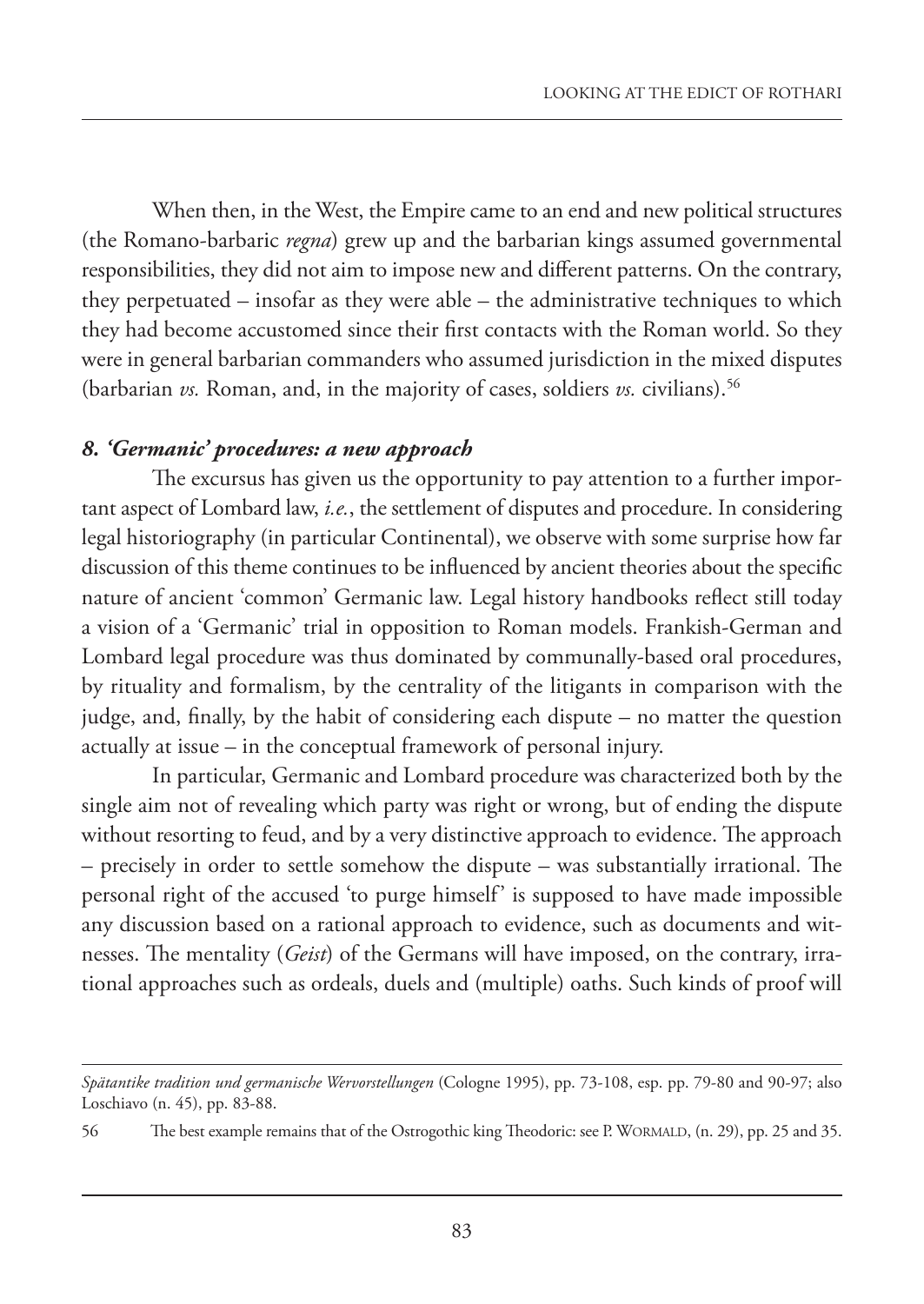have been able to show unequivocally the moral or physical superiority of the accused and of his clan. An unconditional faith in divine intervention (leading to the outcome of the 'proof') will have been placed above a rational search for the truth. The judge will be left with the simple task of deciding on the 'proof' designed to reveal such superiority, and of checking on the regularity of its delivery.57

Although very widespread, such a view is in fact very weakly based: it suffices to recall how, using the same sources, Jakob Grimm was able to affirm – in complete disagreement with the later prevalent opinion – that the original Germanic trial knew not one procedure, but two: one for civil actions and one for criminal cases. The principal difference between the two was inherent in the approach to evidence: witnesses and charters for the first, oaths and duels for the second.<sup>58</sup>

Moreover, historians – especially Anglo-American – have shown in the last three decades how the picture of the systems of dispute-settlement in use in the new *Regna* is really much more varied and complex than previously supposed. Great importance is to be attributed to two collective volumes published during the 1980s, inspired by earlier essays by Rebecca Colman and Simon Roberts.<sup>59</sup> The first, edited by John Bossy, underlined how important in the western legal tradition were alternative procedures such as arbitration, mediation, compromise and transaction.<sup>60</sup> The second, coordinated by Wendy Davies and Paul Fouracre, moving from a critique of the standard view of

60 *Disputes and Settlements. Law and Human Relations in the West*, J. Bossy ed. (Cambridge 1983).

<sup>57</sup> The 'classical' outline is that of KARL AUGUST ROGGE in 1820 (*Über das Gerichtswesen der Germanen – ein germanistischer Versuch* [Halle 1820]). The explanation of the way in which during the Middle Ages the Germanic element modified Roman procedure was later taken for granted by M. A. VON BETHMANN-HOLLWEG (*Der Civilprozeß des gemeinen Rechts in geschichtliche Entwicklung*, I-VI [Bonn 1864-1874 = Aalen 1959]). On the ideological basis of Rogge's work and on its impact on German legal science in the nineteenth century, see K. NEHLSEN-VON STRYK, 'Zum «Justizbegriff» der rechtshistorischen Germanistik', in *Ius Commune* 17 (1990), pp. 189-222, esp. p. 194, and J. M. MOEGLIN, 'Le "droit de vengeance" chez les historiens du droit au Moyen Âge (XIX°-XX° siecle)', in D. Barthélemy *et al.* (eds.), *La vengeance 400-1200* (*Bibliothèque des Écoles Françaises d'Athènes et de Rome* 357, Rome 2006), pp. 101-148.

<sup>58</sup> J. GRIMM, *Deutsche Rechtsalterthümer*, II (Leipzig 18994 ), pp. 491-500. See F. PATETTA, *Le ordalie. Studio di storia del diritto e scienza del diritto comparato* (Turin 1890=1972), p. 232.

<sup>59</sup> R. V. COLMAN, 'Reason and Unreason in Early Medieval Law', *Journal of Interdisciplinary History* 4 (1974), pp. 577-603; S. ROBERTS, *Order and Dispute. An Introduction to Legal Anthropology* (Oxford 1979).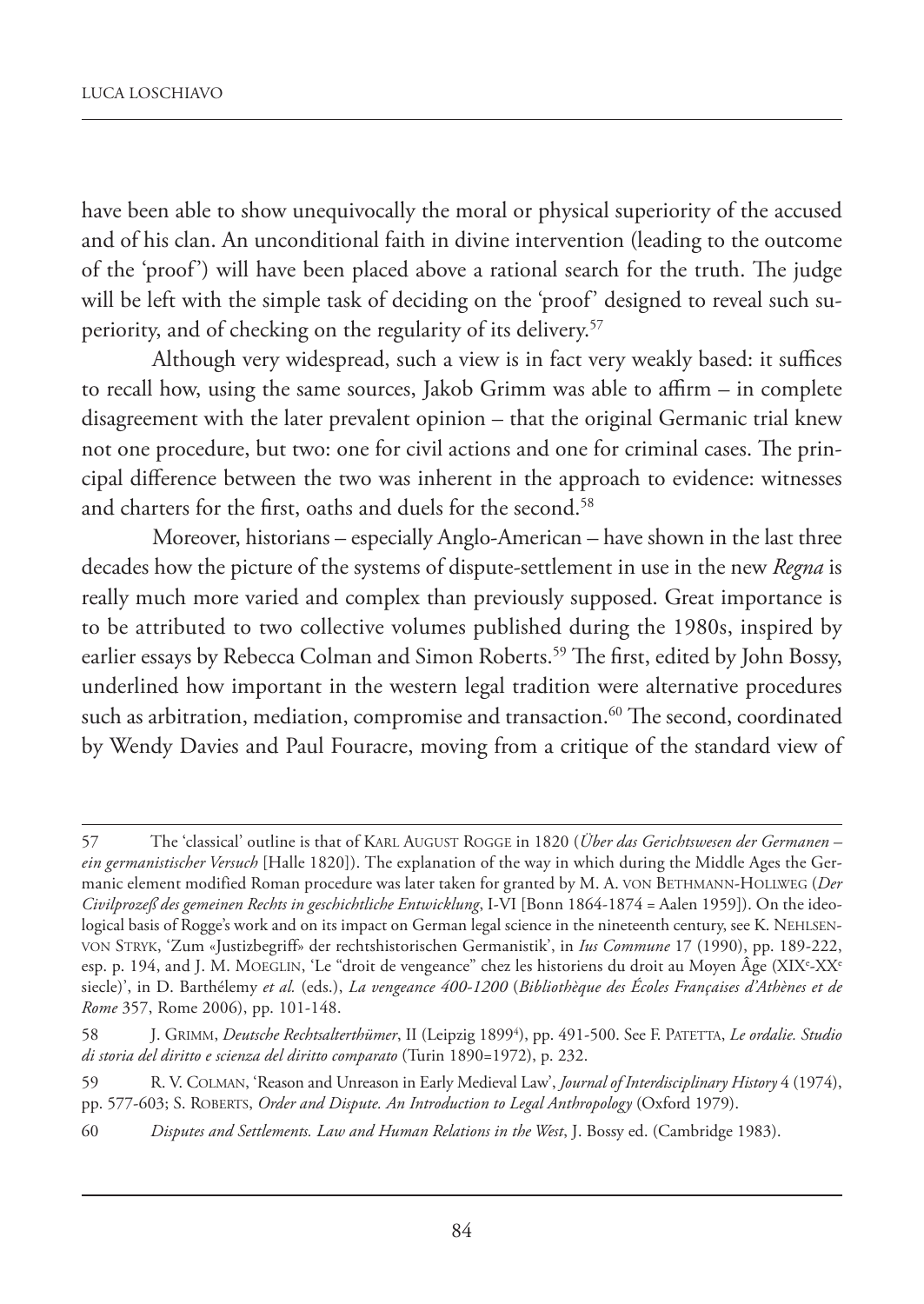medieval justice, aimed to trace a better one.<sup>61</sup>

The most important change is the new approach, both interdisciplinary and comparative. Just such an approach makes it possible to go beyond the old idea of a collapse of civilization and move towards a serene consideration of the mutual influences between peoples with different ethnical and cultural identities, but ready to experiment with possible forms of effective common existence. Thanks also to a new attention to practical evidence (instead of the old perspective concentrated on the normative sources), it now emerges better than how the procedures in use in the centuries at issue correlate with contemporary social and political relationships. The principal results so far obtained are: a) the study of procedures for dispute settlements in the new *Regna* cannot avoid considering and comparing other situations, including those from outside western Europe, and, in particular, systems adopted in the late Roman empire and overall in the Roman provinces; b) new elements which is it possible to recognize in the social and juridical relationships of the barbarian kingdoms are not the product of the replacement of Roman models with those brought from their homeland, but the development of new and original solutions, generally characterized by pragmatism and for that reason accepted by both the Germanic and Roman population; $62$  c) the role played by the Church in this context was a central one from the first moment, long before the Carolingian 'renaissance;' d) finally, the traditional dichotomy rational/irrational is better substituted by an analysis of the greater or lesser functionality of the procedure adopted with regard to the goal to be reached. The final goal was a peaceful resolution of a dispute, but also – and often – the formalization of an agreement reached outside the court.

## *9. Lombard legal procedure*

Without doubt, these results can be applied to the Lombard world. In the traditional vision, the Lombard trial would reflect the same logic as the 'Germanic' one

<sup>61</sup> *The Settlement of Disputes in Early Medieval Europe*, W. Davies & P. Fouracre (eds) (Cambridge 1986).

<sup>62</sup> Recently W. DAVIES, in 'Local participation and legal ritual in early Medieval law courts', in *The Moral World of the Law* (Cambridge 2000), pp. 48-61, has underlined anew how 'perhaps surprisingly, given the range of cultures, the surviving records of court cases suggest that there were considerable similarities of procedure across time, space and language group' (p. 50).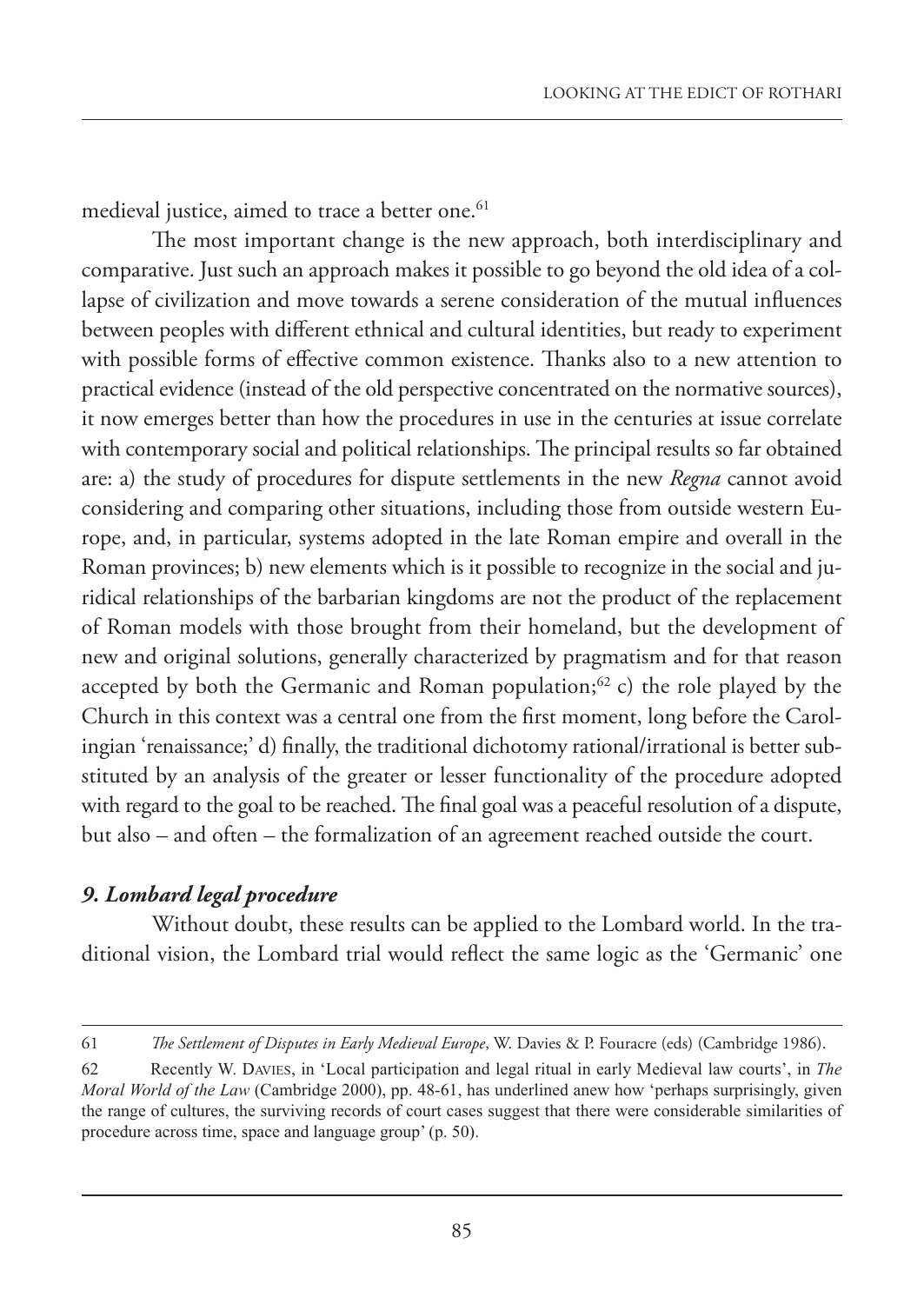and would still express clearly the original function of ending a feud between clans: the only variant would be the use of duels and oaths, but no forms of evidence from ordeal. There would thus be no role for enquiry into the facts: in the 388 chapters of the Edict of Rothari, there never appear terms like *testis* or *testimonium*, and only once is there a mention of written documents (Roth. ch. 243).

It would be wrong, however, to conclude therefrom that the Lombards did not know how to use witnesses or documents as evidence. In contrast to the chapter just cited, surviving evidence of slightly later legal practice shows that already in the seventh century *chartae* circulated in the Lombard kingdom: it was presumably possible to produce them to a judge.<sup>63</sup> And at the time of Rothari, even recourse to witnesses is attested between Lombards. It is in fact not difficult to recognize in the Edict figures similar to those of witnesses.<sup>64</sup>

We now have to ask ourselves what meaning there could have been to the intervention of persons with the function of witnesses in a judicial procedure where, maybe more than in the other Germanic systems, supreme importance is supposed to have been given to the eventual decision (determined by the formal procedures discussed above) and no attention at all paid to enquiry as to the facts.

Maybe, the indifference of Lombard judges to evidence has been over-emphasised in the past by legal historians.<sup>65</sup> There is rather evidence to suggest that things

<sup>63</sup> The first example is a *notitia iudicati* of the year 674 in the reign of Pertarit, with edition and commentary by G. P. BOGNETTI, 'Il gastaldato longobardo e i giudicati di Adaloaldo, Arioaldo e Pertarido nella lite fra Parma e Piacenza' (1940), now in Id., *L'età longobarda* (n. 9) I, pp. 234-239.

<sup>64</sup> We must first consider Roth. chs. 16 and 260. Anyway, there are many other cases in which the presence of persons witnessing facts, in order to refer to them later before a judge, is implicit (Roth. chs. 9, 32, 42, 146, 172, 212, 227, 252, 253). That Lombards used *testes negotiales* in early times is also attested under Liutprand (*e.g.*, Liut. ch. 133, AD 733): see LOSCHIAVO, *Figure* (n. 45), pp. 195-204.

<sup>65</sup> See for instance ASTUTI, *Spirito* (n. 4), p. 88: "*La funzione giurisdizionale si esaurisce nel giudizio ordalico, che è diretto non già all'accertamento della verità dei fatti … bensì unicamente ad un regolamento formale ….*" Other scholars, however, have noticed how, alongside formal loyalty to a pure Germanic procedure, there nonetheless emerges in Lombard trials an interest in the establishment of the facts, an interest which is however explained in terms of a progressive contamination of the Lombard institutions under the pressure of the Italian environment: see G. P. BOGNETTI, 'Un contributo alla storia del diritto penale longobardo in una comunicazione di Achille Ratti (Pio XI) all'Istituto Lombardo' (1939), now in Id., *L'età longobarda* (n. 9) I, pp. 275-339, esp. pp. 322-328; A. PADOA SCHIOPPA, *Ricerche sull'appello nel diritto intermedio* I (Milan 1966), pp. 153-157; F. SINATTI D'AMICO, *Le prove giu-*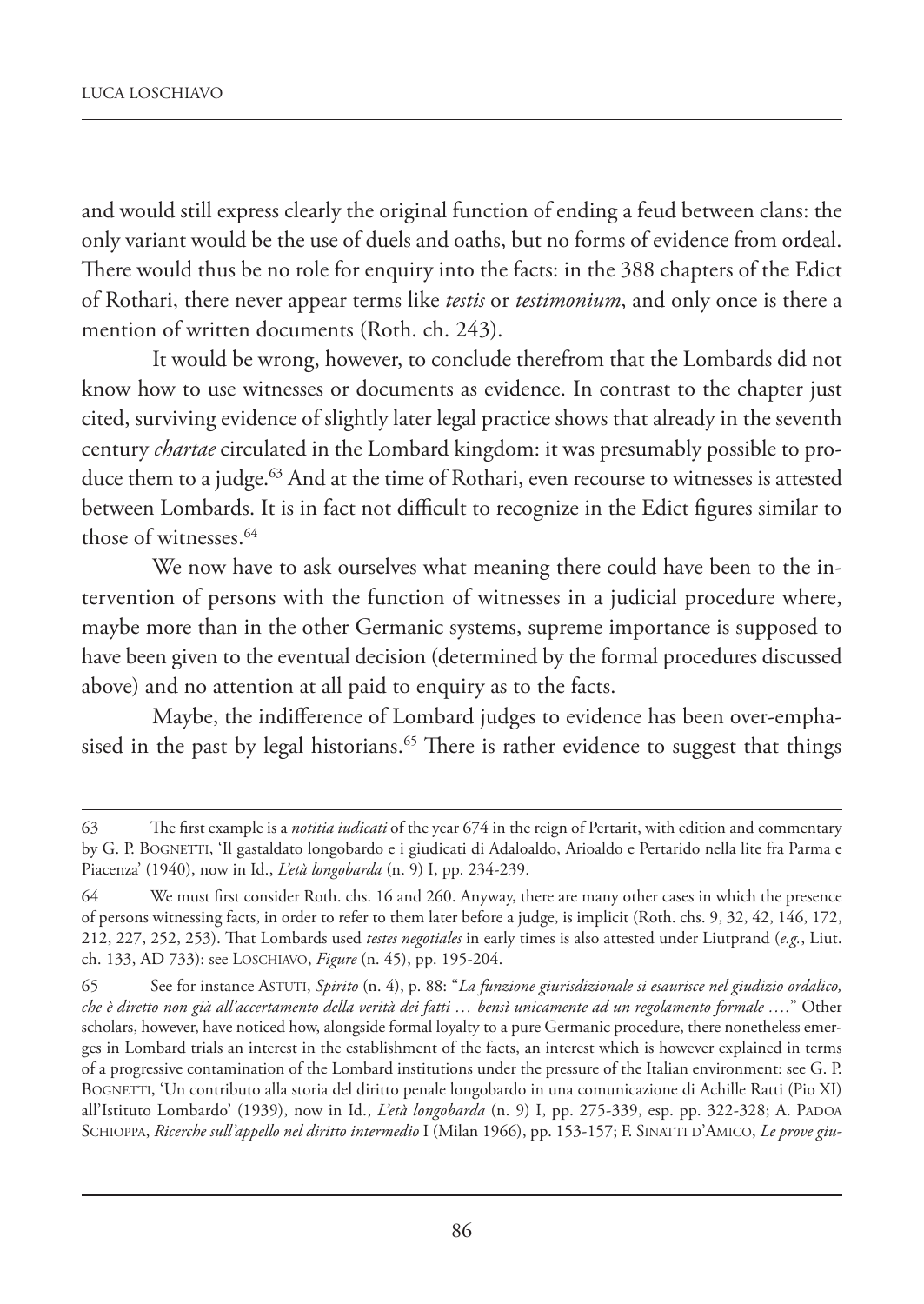might have been different, such as the punishment for involuntary homicide described in Roth. ch. 387.66 Such a legal rule perhaps does not fit the 'pure' schema of a Germanic trial, in which the person accused of murder can only confess his guilt or deny the accusation as a whole, without the possibility of demonstrating that he acted without any intention of killing. On the contrary, if one considers a Lombard judge able to declare a homicide to be involuntary, it should follow that he possessed the capacity to develop a judicial enquiry based on a rational and informal examination of the facts, presumably based on the testimony of witnesses.

### *10. Traditional proofs and evidence of witnesses in the Edict of Rothari*

To confirm that at the time of Rothari it was possible to reach a judgment equally capable to avoid a feud, even without recourse to the traditional 'proofs,' we may now consider the figure, only apparently an innovation, of the *proditor*. 67 He looks very much like our informer: he makes possible the indisputable identification of the guilty person (*per certum*) and above all – what is here of interest – without recourse to the formal 'proofs.'68 No matter if such person is a eyewitness or (more probably) an

*diziarie nel diritto longobardo. Legislazione e prassi da Rotari ad Astolfo* (Milan 1968), pp. 51-54, and, more recently, E. CORTESE, 'Il processo longobardo tra romanità e germanesimo' (1995), now in Id., *Scritti* (n. 12) II, pp. 1139- 1165, esp. pp. 1153-1154 e 1156.

<sup>66</sup> "If somebody kills a freeman accidentally and involuntarily, he will pay for composition as much as that man has been valued at and the feud will not requested because he acted involuntarily" (*Si quis hominem liberum casum facientem nolendo occiderit, conponat eum, sicut adpretiatus fuerit, et faida non requiratur, eo quod nolendo fecit*).

<sup>67</sup> We can find a pregnant roman precedent in *C.Th. 7.18.3* (AD 380): the *temoniarius* who denounces (*prodiderit*) the deserter will receive a reward. Once again we have to do with a military norm (which should have been familiar to *milites foederati* like Lombards have been). The term comes back again in *Interpretatio* to *C.Th. 10.10.2* (= *BA* 10.5.1) where is used as synonymous of *delator*.

<sup>68</sup> Roth. Ch. 255: "If someone through a *proditor*, that is through a reliable informant, discovers a theft, to him the thief shall return nine times what was stolen" (*Si quis per proditorem, id est per certum indicatorem, furtum invenerit, sibi nonum, qui furtum fecit, ei restituat*). The same figure of the *proditor* appears also in Roth. ch. 335: "Concerning an animal that has been flayed. If a wolf kills someone's animal and someone unknown to the owner flays it and hides it, and it is discovered by means of a proditor, he is to compensate ..." (*De animale excoriato. Si lupus animale cuiuscumque occiderit et aliqui eum nesciente domino excortecaverit et celaverit et per proditorem inventum fuerit, componat …*). In the Roman sources the term *proditor* appears only in *CTh* 14.18.1 = *CJ* 11.26[25].1 (*… ut eorum quidem, quos tenet condicio servillis, proditor studiosus et diligens dominium consequatur …*). Similar rules to that of Rothari also occur in the Theodosian Code (*CTh* 7.18.3 e 4), significantly in a military context. Another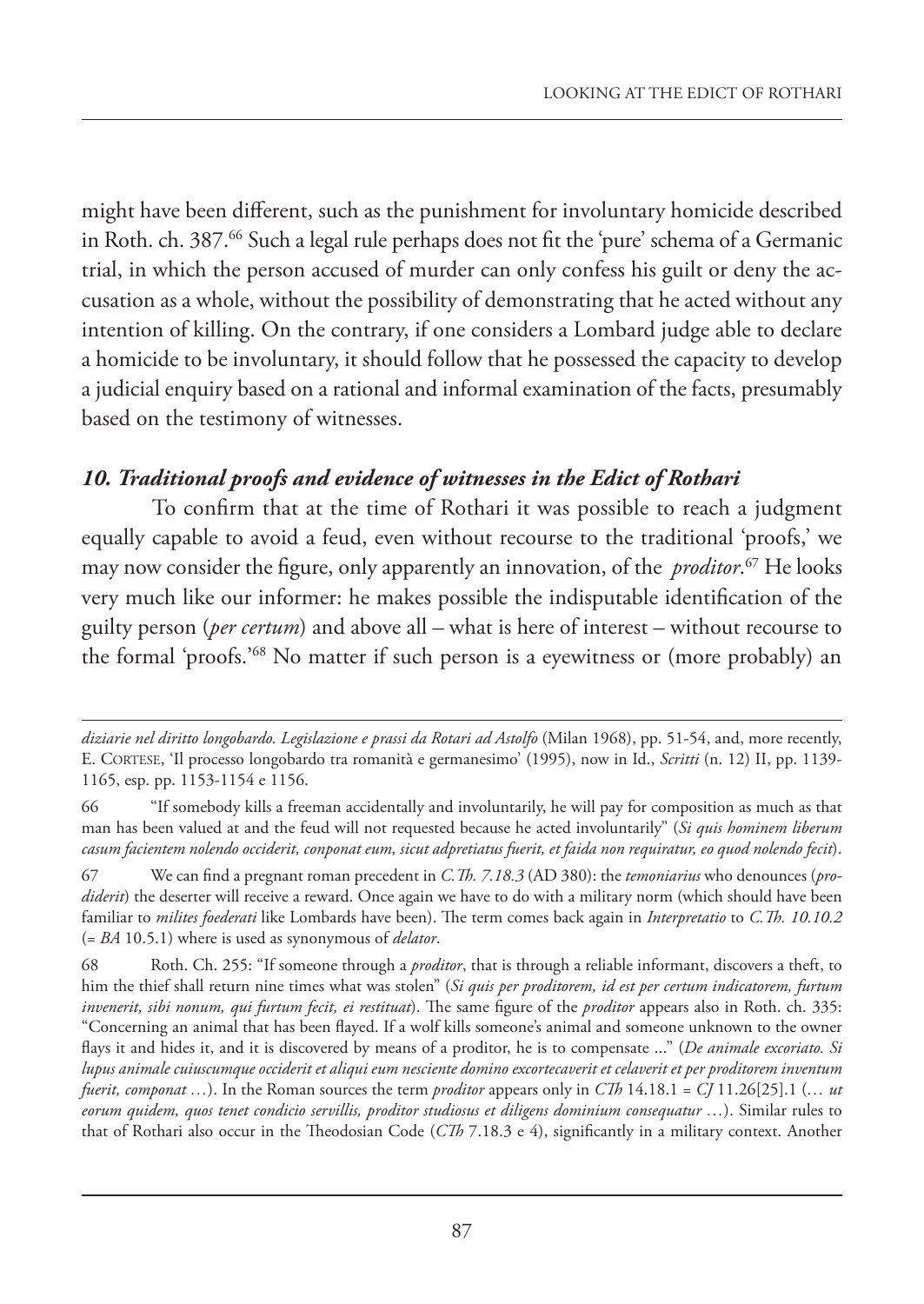accomplice forced to denounce the theft. What is important is that the intervention of the *proditor* creates a situation similar to that created by being caught in the act or by confession.69 In all these cases, in fact, the judge first enquires about the facts without any formalities, then inflicts the punishment directly, without awaiting the outcome of the traditional 'proof.'

It was Franca Sinatti d'Amico's intuition that the judge's role in a Lombard trial could have been much more important than usually assumed.<sup>70</sup> The activity of a judge, in particular, must have involved two levels: that of the *certum* and that of the *probatum*. "*Certum* is what is certain and legitimate in itself, *probatum* is what is put definitively out of any discussion by evidence."71 Real evidence of facts on the one hand, an absolute and undisputable solution (determinated by a formal 'proof') on the other: the Edict is silent, but is clear that if it is a judge's duty to check the outcome of the 'proof,' it can be only the same judge who has to recognize the 'objective' certainty of facts and circumstances that are presented to him. Nevertheless, unable to abandon the traditional 'dogma' of the inherent indifference of Lombard trials to facts, Sinatti did not take to its logical conclusion her initial intuition. Witness evidence, according to her opinion, remained substantially extraneous to the Lombard legal system.72

The interest of a Lombard judge in facts and the 'automatic' decision of a case by means of the outcome of the traditional 'proofs' are in fact not incompatible. If it is true that the sentence whereby the judge assigns the 'proof' to one of the parties repre-

possible source for the word is Isidore, *Etym*., X.221: '*Proditor, pro eo quod detegit …*' If not the term, the function is present in Frankish law: see *Childeberti II decretio*, ch. 8 (AD 596), in *MGH*, *Capitularia regum Francorum* I (Hannover 1883) 1.7, p. 17, where the *centenarius* (*iudex*) captures the thief thanks to evidence: it is easy to recognize here an informer (*… ut audierit*).

<sup>69</sup> It is clearly not an accident that Roth. ch. 255 follows immediately upon two other chapters which deal with cases of *flagrante delicto* (*fegangit*) in relation to a freeman (Roth. ch. 253) or a slave (Roth. ch. 254); for confession, see Roth. ch. 364: once a confession has been made, it cannot be retracted and the choice of traditional *purgatio* by oath is forever excluded.

<sup>70</sup> *Le prove* (n. 65), pp. 38-56.

<sup>71</sup> *Le prove* (n. 65), p. 49.

<sup>72</sup> *Le prove* (n. 65), p. 176.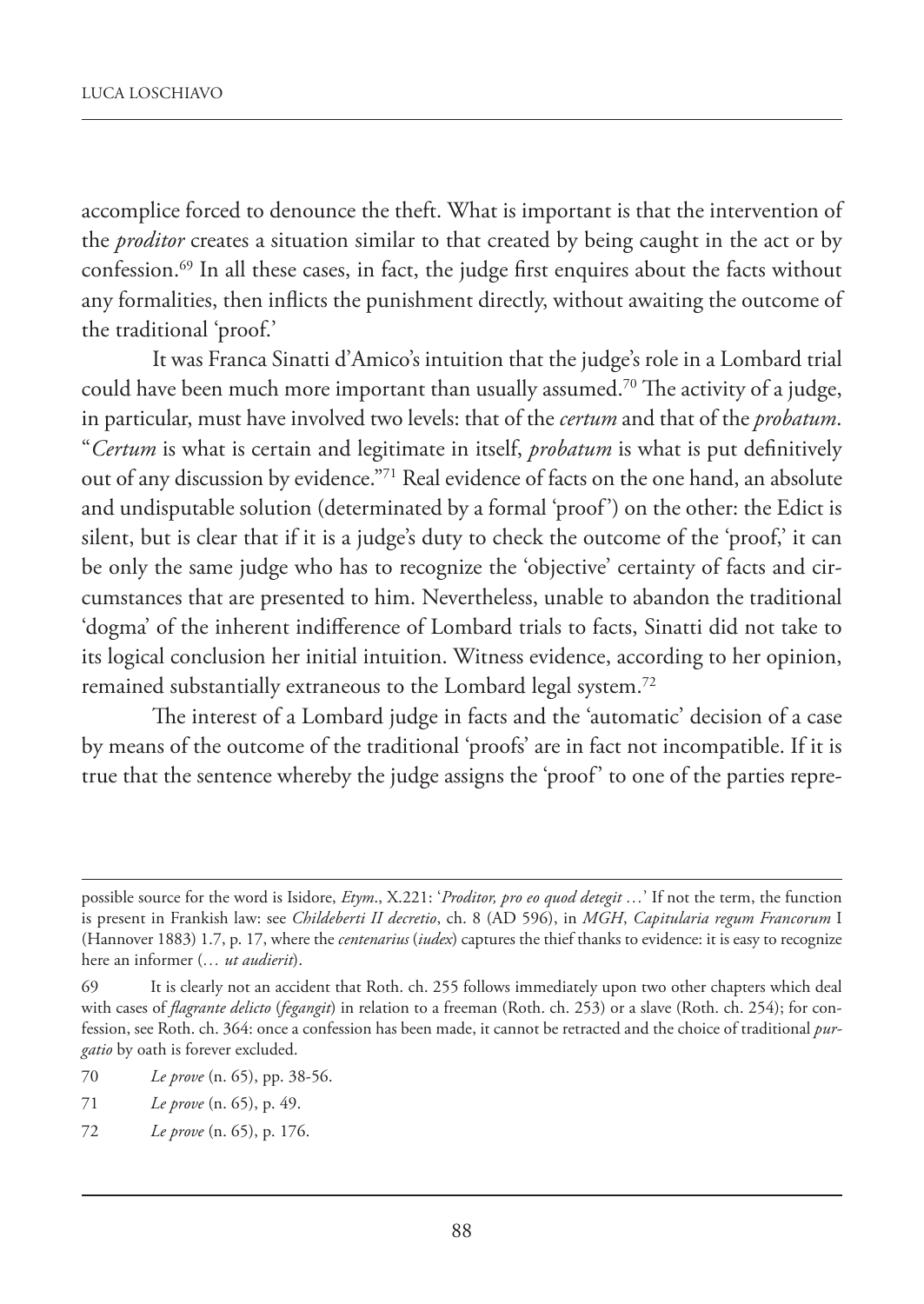sents 'the most important act of the whole procedure,<sup>73</sup> it is not true that the judge does not come to this decision *ex abrupto*, *i.e.*, passively, or automatically, after the indictment and subsequent reply.<sup>74</sup> On the contrary, contemporary reports of judgments show that a Lombard judge comes to his decision at the end of a cognitive process in which, without doubt, a rational evaluation of the elements produced by the parties to the proceedings played its part.75

Especially when the arguments advanced by the plaintiff appeared in themselves conclusive, reaching thus the objective level of what was *certum*, the judge did not reach a formal decision, but precisely in cases in which the informer made it possible to discover the thief and, more generally, in *flagrante delicto* or confession, but also in civil cases, when a dissatisfied creditor acted on a claim strengthened by a warranty (*wadia*). Nor, in such cases, was it allowed to the accused to purge himself of the charge. The judge proceeded instead directly with the imposition of the penalty or with the seizure of property (*pigneratio*).76 Even Lombard judges were not insensitive or indifferent to the availability of evidence that was rationally convincing, when it appeared safe beyond all doubt. Like the Goths and Franks, so also the subjects of Rothari appreciated the value of a *certa probatio*, *i.e.*, of the evidence capable of appearing in the eyes of the court – but also to the surrounding community – absolutely 'clear' and 'indisputable.'

When, on the contrary, none of the conflicting claims of the parties appeared supported by real evidence and therefore the case remained shrouded in the mists of uncertainty and doubt, did it fall to the judge to break the impasse in the proceedings caused by an opposition between parties formally in a condition of equality. The judge then opened a preliminary investigatory stage, consisting in the informal hearing of

<sup>73</sup> *Le prove* (n. 65), p. 146.

<sup>74</sup> For the opposite (and widespread) view, see G. SALVIOLI, *Storia della procedura civile e criminale* I (Milan 1925) (= Frankfurt a. M. & Florence 1969), p. 216: "*In qualunque atto giudiziario il tribunale assiste passivo e segue da spettatore ciò che fanno i contendenti*."

<sup>75</sup> SINATTI D'AMICO (n. 65), pp. 44-50, 149 and 157-159; and LOSCHIAVO, *Figure* (n. 45), pp. 209-217. An enquiry into the facts, carried out by the *sculdascius* responsible for ascertaining the discharge of his responsibilities by a duke in respect of his *exercitales*, appears in Roth. ch. 23.

<sup>76</sup> Only when the guarantor himself (*fideiussor*) was associated with the defendant in contesting the legality of a claim (as in Roth. ch. 366), was the alleged debtor allowed to refute the charge by swearing an oath.